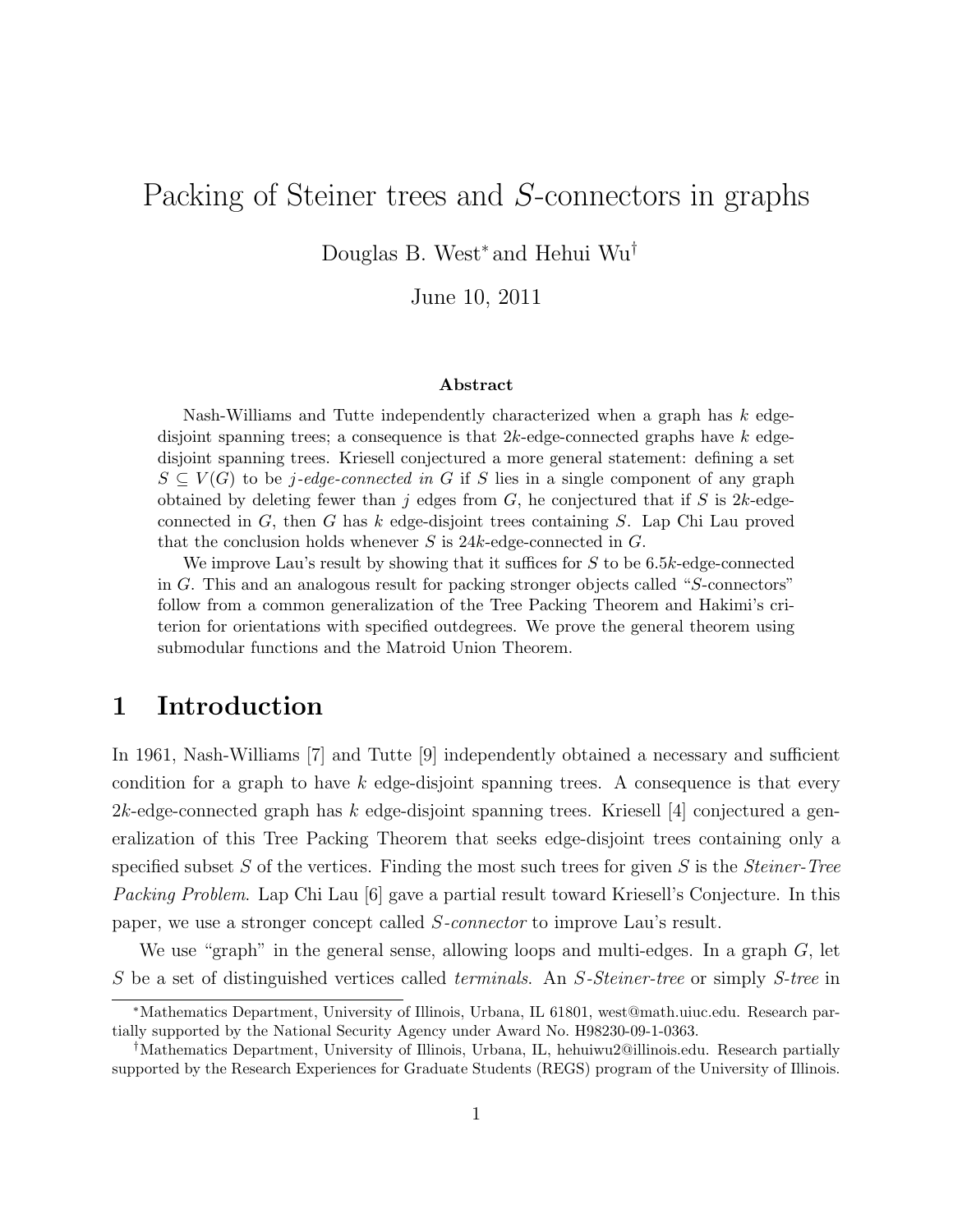G is a tree T contained in G such that  $S \subseteq V(T)$ . An S-path is a path in G with both ends in S. *Short-cutting* a u,v-path means replacing its edges with one edge uv. An S*-connector* in  $G$  is the union of a family of edge-disjoint  $S$ -paths such that short-cutting them yields a connected graph with vertex set S. In this paper, always  $|S| \geq 2$ .

Given a graph G, a vertex set S is *connected in* G if S lies in a single component of G. A set S is k*-edge-connected in* G if S remains connected in every graph obtained by deleting fewer than  $k$  edges from  $G$ .

Conjecture 1.1 (Kriesell's Conjecture [4]). *If* S *is* 2k*-edge-connected in* G*, then* G *contains* k *edge-disjoint* S*-trees.*

Known partial results toward Kriesell's Conjecture include the following.

Theorem 1.2 (Kriesell [4]). *If* S *is* 2k*-edge-connected in* G*, and every vertex outside* S *has even degree, then* G *contains* k *edge-disjoint* S*-trees.*

**Theorem 1.3** (Frank–Király–Kriesell [2]). *If* S is 3k-edge-connected in G, and  $G - S$  has *no edges, then* G *contains* k *edge-disjoint* S*-trees.*

Theorem 1.4 (Lau [6]). *If* S *is* 24k*-edge-connected in* G*, then* G *has* k *edge-disjoint* S*-trees.*

We obtain the following improvements.

Theorem 1.5. *If* S *is* 6.5k*-edge-connected in* G*, then* G *contains* k *edge-disjoint* S*-trees.*

Theorem 1.6. *If* S *is* 10k*-edge-connected in* G*, then* G *contains* k *edge-disjoint* S*-connectors.*

An S-tree need not be an S-connector. For example, when  $|S| \geq 3$ , a star whose leaf set is  $S$  is an  $S$ -tree but not an  $S$ -connector. Thus stricter conditions may be needed to guarantee S-connectors. We pose an analogue for S-connectors of Kriesell's Conjecture.

Conjecture 1.7. *If* S *is* 3k*-edge-connected in* G*, then* G *contains* k *edge-disjoint* S*-connectors.*

We will show that Conjecture 1.7 holds when  $G - S$  has no edges; this strengthens Theorem 1.3. For each of these conjectures, infinitely many examples prove sharpness. Sharpness examples for Kriesell's Conjecture are well known. Let G be the graph obtained from  $K_{2k,2k}$  by deleting a perfect matching. With  $S = V(G)$ , the set S is  $(2k-1)$ -edgeconnected in G, since  $\kappa'(G) = 2k - 1$ . However, G does not have k edge-disjoint S-trees, since k spanning trees would need  $k(4k-1)$  edges, while  $|E(G)| = (2k)^2 - 2k$ . Sharpness for Conjecture 1.7 takes a bit more work.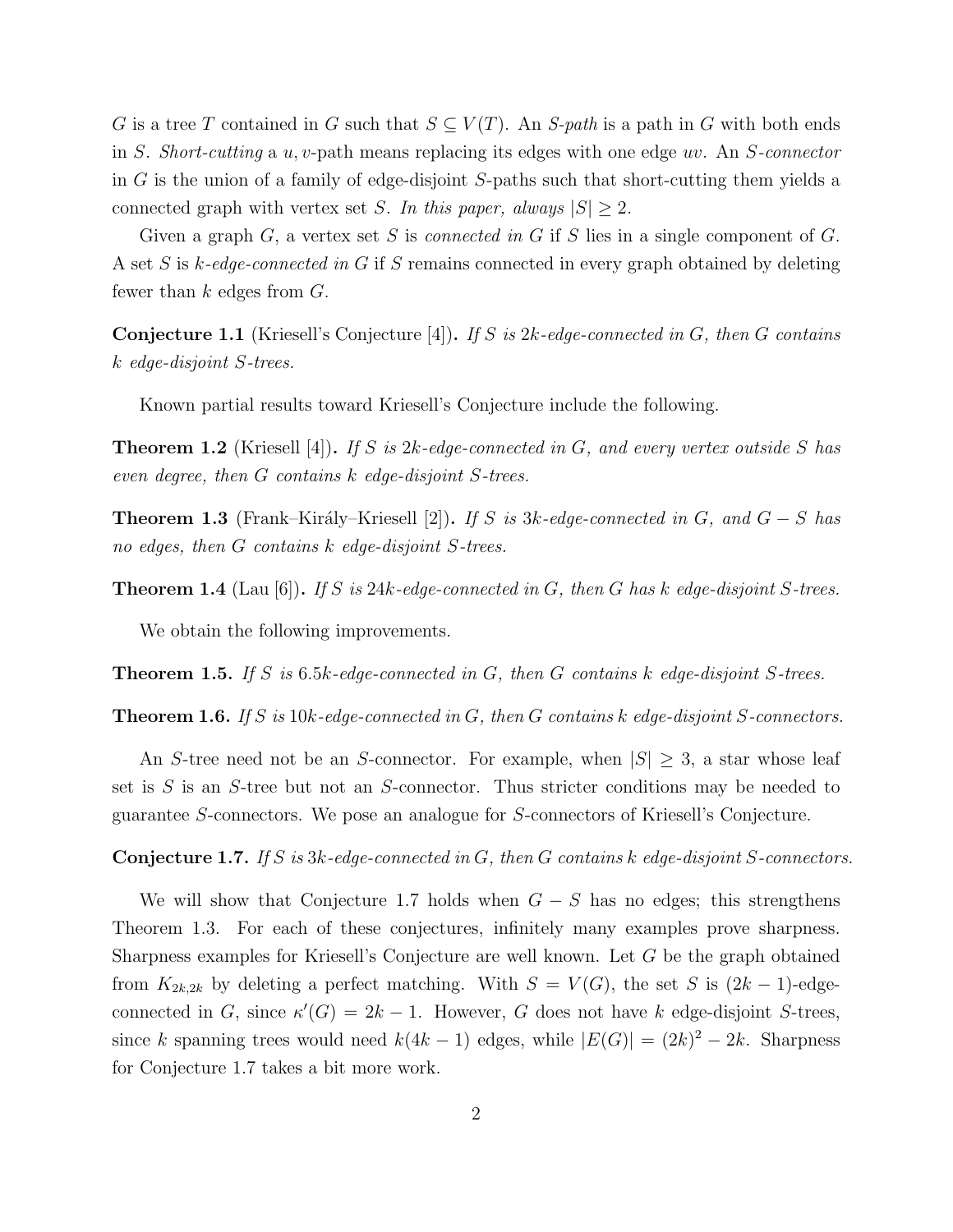Example 1.8. To show that Conjecture 1.7 is sharp, we construct an infinite family of graphs G with specified sets S such that S is  $(3k-1)$ -edge-connected in G but G does not contain k edge-disjoint S-connectors. For  $b \in \mathbb{N}$ , let S be a set of size 3b. For  $1 \leq i \leq k$ , let  $G_i$  be a 3-connected 3-regular bipartite graph with partite sets S and  $T_i$ . Form the graph  $G_k$  by subdividing every edge in a 2-connected 3-regular graph with vertex set  $T_k$  of size  $2b$ , using  $S$  as the set of 3b vertices of degree 2 added to subdivide the edges.

The graphs  $G_1, \ldots, G_k$  all contain the vertex set S; let  $G = \bigcup_{i=1}^k G_i$ . Note that G is bipartite with partite sets S and T, where  $T = \bigcup_{i=1}^{k} T_i$ . Every vertex of T has degree 3 in G; vertices of S have degree  $3k - 1$ . Any two vertices of S are joined by three internally disjoint paths in  $G_1, \ldots, G_{k-1}$  and two in  $G_k$ , so S is  $(3k-1)$ -edge-connected in G.

Finding k edge-disjoint S-connectors in G would require  $k(|S|-1)$  edge-disjoint paths passing through vertices of T. Each vertex of T has degree 3 and hence lies in at most one such path. Hence there are at most |T| such paths. We compute  $|T| = (k-1)3b + 2b = (3k-1)b$ . Comparing  $(3k-1)b$  and  $k(3b-1)$ , we find that not enough paths exist when  $b > k$ .

In contrast, there is an  $S$ -tree in each  $G_i$ , so  $G$  does have k-edge-disjoint  $S$ -trees.  $\Box$ 

In the next section, we develop terminology to state our main result, show how it generalizes both the Tree Packing Theorem and Hakimi's Theorem on orientations with specified out-degrees, and prove an important special case that provides the basis step for the general inductive proof. Sections 3 and 4 then complete the proof of the main result, and Sections 5 and 6 apply it to prove our results for S-trees (Theorem 1.5) and S-connectors (Theorem 1.6).

## 2 Definitions and Special Cases

Stating our main result requires additional terminology and notation.

**Definition 2.1.** For  $S \subseteq V(G)$ , write  $\overline{S}$  for  $V(G) - S$ . Write [A, B] for the set of edges in G having endpoints in A and B. Following Lovász, let  $\delta(S) = |[S, \overline{S}]|$ .

A partition  $A_1, \ldots, A_l$  of a set containing S in  $V(G)$  is an S-partition if each  $A_i$  intersects S. For an S-partition P, we generally write  $P = \{A_1, \ldots, A_l\}$  and let  $B_P = V(G) - \bigcup_{i=1}^l A_i$ . Also let  $T_P$  be the set of vertices in S that are in blocks of P containing only one vertex of S. We write  $|P|$  for the number of blocks in an S-partition P, since P is a set of blocks. Let  $\mathcal{P}(S)$  be the set of all S-partitions of G.

Let  $\mathbb{N}_0$  be the set of nonnegative integers. Given a graph  $G$ , an  $S$ -parity function is a function  $g: V(G) \to \mathbb{N}_0$  such that  $g(v) \equiv d_G(v) \pmod{2}$  for all  $v \in \overline{S}$  (there is no restriction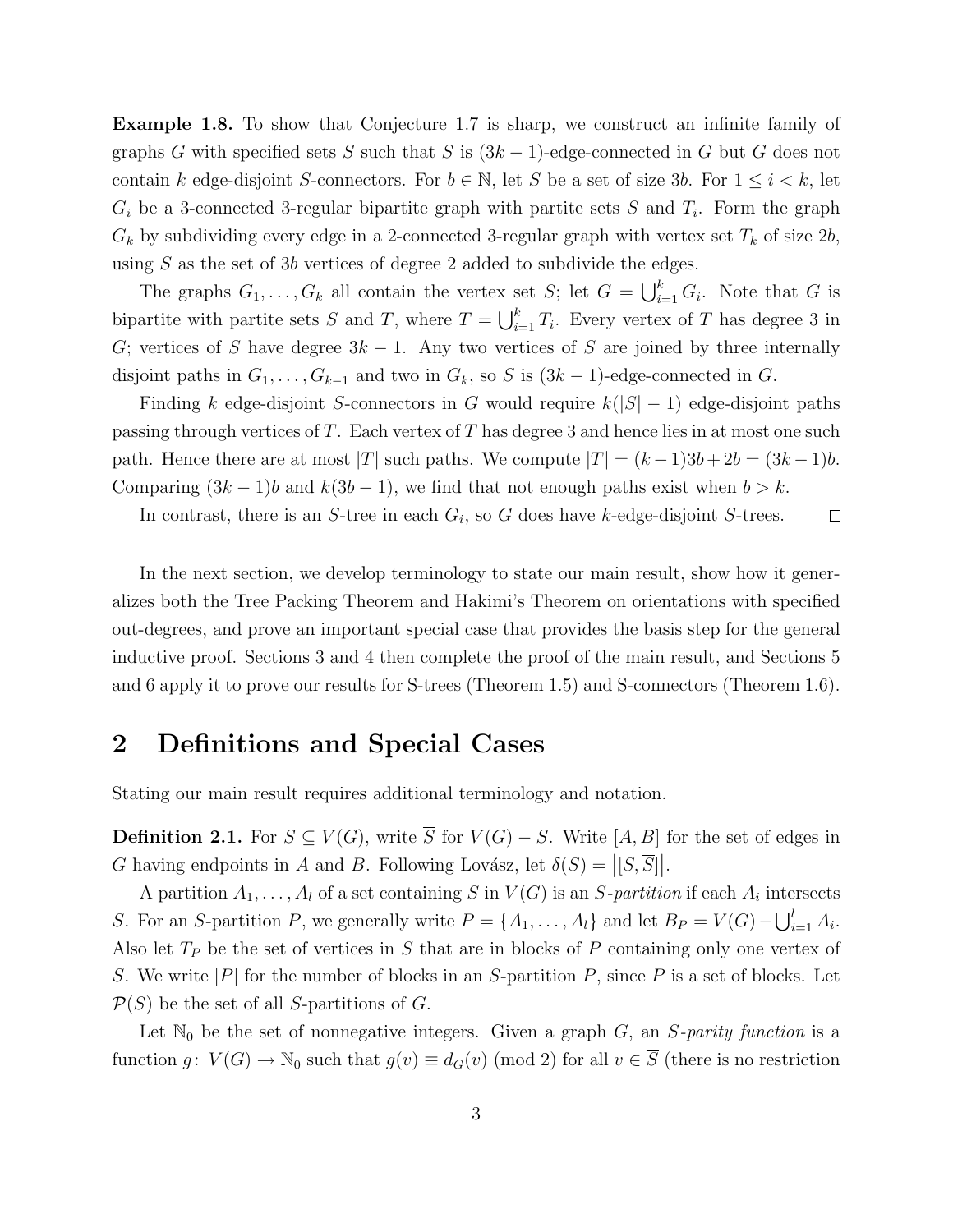on  $g(v)$  for  $v \in S$ ). For any vertex set A and function h, let  $h(A) = \sum_{v \in A} h(v)$ .

In a graph G with terminal set S and S-parity function g, a g-family is a set of  $g(V(G))$ positive-length paths that can be oriented (from beginning to end) to satisfy the following two properties: (1) each path ends in S, and (2) for each  $v \in V(G)$ , there are  $g(v)$  paths in the family starting at v. A  $(k, g)$ -family is a set of  $k + g(V(G))$  edge-disjoint subgraphs such that  $k$  are  $S$ -connectors and the others form a  $g$ -family.  $\Box$ 

Our main result gives a necessary and sufficient condition for existence of a  $(k, q)$ -family.

Theorem 2.2. *Let* S *be a set of terminals in* G*. If* g *is an* S*-parity function on* G*, then* G *has a*  $(k, g)$ -family if and only if  $f_g(P) \geq 0$  for all  $P \in \mathcal{P}(S)$ , where  $f_g$  is defined by

$$
f_g(P) = \left(\sum_{A_i \in P} \delta(A_i)\right) - 2k(|P| - 1) - g(B_P) - 2g(T_P). \tag{1}
$$

We call the condition that  $f_g(P) \geq 0$  for all  $P \in \mathcal{P}(S)$  the *Strong Partition Condition (SPC)*. The notion of S-parity function enables us to generalize the problem of packing Sconnectors in a way (existence of  $(k, g)$ -families) that permits a characterization of existence and facilitates the proof of our results about packing of S-trees and S-connectors. The statement of Theorem 2.2 is the reason why we *restrict to*  $|S| \geq 2$  *throughout the paper*. If  $|S| = 1$ , then every S-partition has one block, so we can make k arbitrarily large without affecting the SPC. However, when  $S = \{v\}$  there is only one subgraph that is an S-connector, namely the one subgraph consisting of the vertex  $v$  and no edges. We also use the condition  $|S| \geq 2$  in Proposition 2.4.

#### Proposition 2.3. *The SPC is a necessary condition for existence of a* (k,g)*-family.*

*Proof.* Consider a  $(k, g)$ -family  $\mathcal F$  in G. For an S-partition P, let  $t = \sum_{A_i \in P} \delta(A_i)$ . Each S-connector in F contributes at least  $2k(|P|-1)$  to t. For each vertex v in  $B_P$ , the paths starting from v reach S and hence contribute at least  $g(v)$  to t. Finally, for  $v \in T_P$ , the oriented paths starting from v contribute at least  $2g(v)$  to t, since they end in some other block of P. Thus  $t \geq 2k(|P|-1) + g(B_P) + 2g(T_P)$ , so  $f_g(P) \geq 0$ .  $\Box$ 

The content of Theorem 2.2 is the converse: the Strong Partition Condition suffices for the existence of a  $(k, q)$ -family. We show next that the SPC implies a property that is obviously necessary for the existence of a  $(k, q)$ -family; hence we will be able to assume this property when we are proving Theorem 2.2. (The stronger inequality  $d(v) \geq k + g(v)$  that we obtain in the case  $v \in S$  is also necessary for a  $(k, g)$ -family.)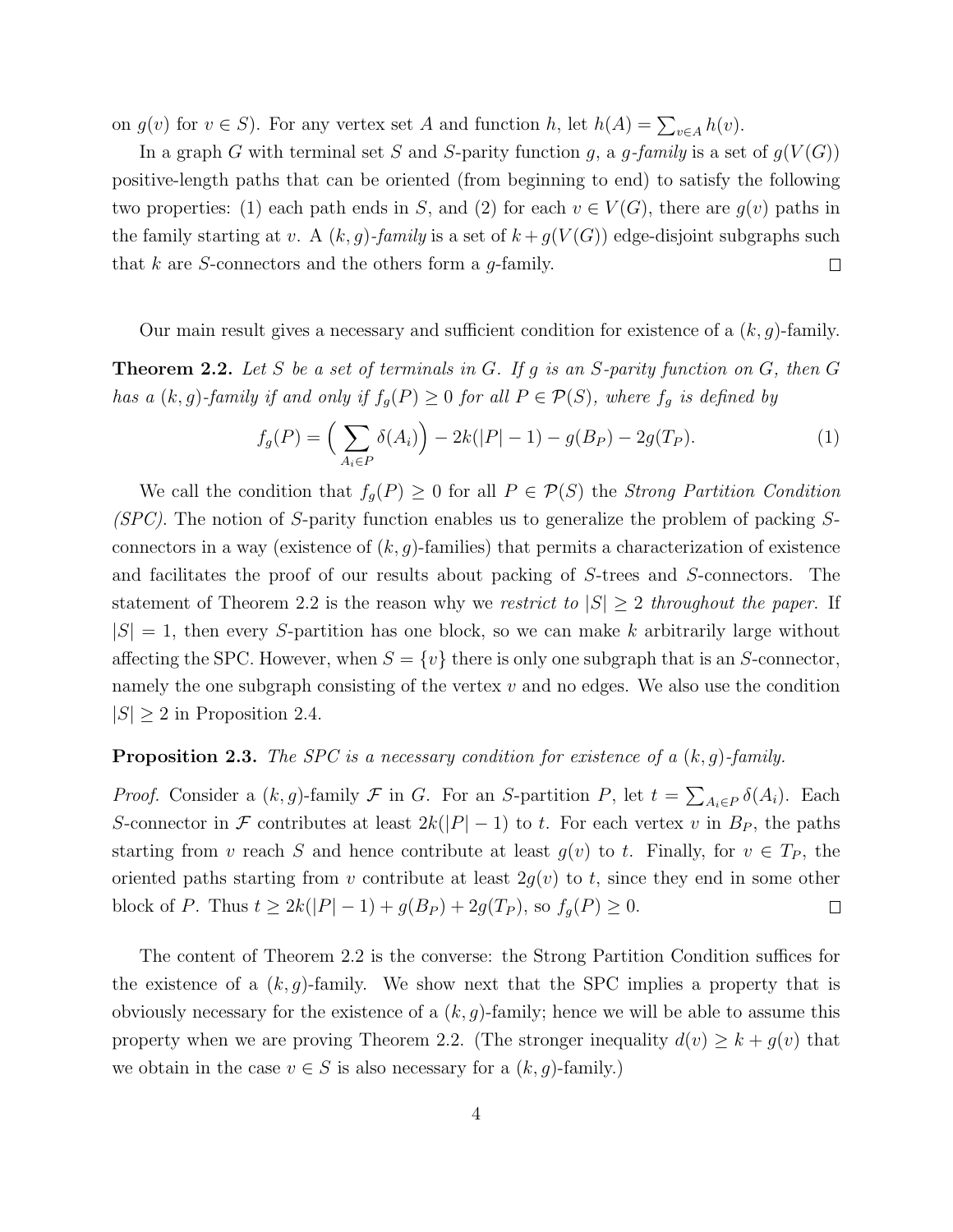**Proposition 2.4.** If the SPC holds for an S-parity function g on a graph G, then  $g(v) \leq d(v)$ *for all*  $v \in V(G)$ *, where*  $d(v)$  *denotes the degree of* v *in* G.

*Proof.* For  $v \notin S$ , let P be the single-block S-partition  $\{V(G) - \{v\}\}\$ . With  $|S| \geq 2$ , we have  $d(v) - 0 - g(v) - 0 = f_g(P) \ge 0$ , so  $g(v) \le d(v)$ . For  $v \in S$ , let  $P = \{\{v\}, V(G) - \{v\}\}\$ (using  $|S| \ge 2$ ). Now  $2d(v) - 2k - 0 - 2g(v) \ge f_g(P) \ge 0$ , so  $d(v) \ge k + g(v)$ .  $\Box$ 

A natural S-parity function yields a notable application of Theorem 2.2. Given a vertex set  $A \subseteq V(G)$ , let  $n_o(A)$  be the number of vertices of A having odd degree in G.

**Theorem 2.5.** Let S be a set of terminals in a graph G. If each  $P \in \mathcal{P}(S)$  satisfies

$$
\sum_{A_i \in P} \delta(A_i) \ge 2k(|P|-1) + n_o(B_P),
$$

*then* G *contains* k *edge-disjoint* S*-connectors.*

*Proof.* Define an S-parity function by  $g(v) = 1$  when v is a vertex of  $\overline{S}$  having odd degree in G and otherwise  $g(v) = 0$ . For  $P \in \mathcal{P}(S)$ , always  $B_P \subseteq \overline{S}$ , and hence  $g(B_P) = n_o(B_P)$ . Also,  $g(T_P) = 0$ . Hence the difference between the two sides of the specified inequality is  $f_g(P)$ , and the assumption that it holds is precisely the assumption that the SPC holds for this S-parity function. By Theorem 2.2, G has a  $(k, g)$ -family, and hence there are k edge-disjoint S-connectors.  $\Box$ 

The condition in Theorem 2.5 is sufficient but not necessary, as seen by adding to such a graph G a large component in which every vertex has odd degree. The case of Theorem 2.5 when no vertex of  $\overline{S}$  has odd degree implies Theorem 1.2 in the same way that the Tree Packing Theorem implies that 2k-edge-connected graphs have k edge-disjoint spanning trees. Indeed, we obtain S-connectors instead of S-trees with the same hypothesis, thereby strengthening Theorem 1.2. Theorem 2.5 also enables us to strengthen Theorem 1.3.

Theorem 2.6. *If* S *is* 3k*-edge-connected in* G*, and* G − S *has no edges, then* G *contains* k *edge-disjoint* S*-connectors.*

*Proof.* Deleting a vertex of degree 1 outside S does not affect the hypothesis, so we may assume that every vertex in  $\overline{S}$  has degree at least 2. By Theorem 2.5, it suffices to prove that  $\sum_{A_i \in P} \delta(A_i) - n_o(B_P) \geq 2k(|P| - 1)$  for every S-partition P. Since  $G - S$  has no edges,  $\delta(B_P) \leq \sum \delta(A_i)$ . Hence  $n_o(B_P) \leq \frac{1}{3}$  $\frac{1}{3}\delta(B_P) \leq \frac{1}{3}$  $\frac{1}{3} \sum \delta(A_i)$ , and we have  $\sum \delta(A_i) - n_o(B_P) \geq$ 2  $\frac{2}{3}\sum \delta(A_i) \geq 2k|P| > 2k(|P|-1).$  $\Box$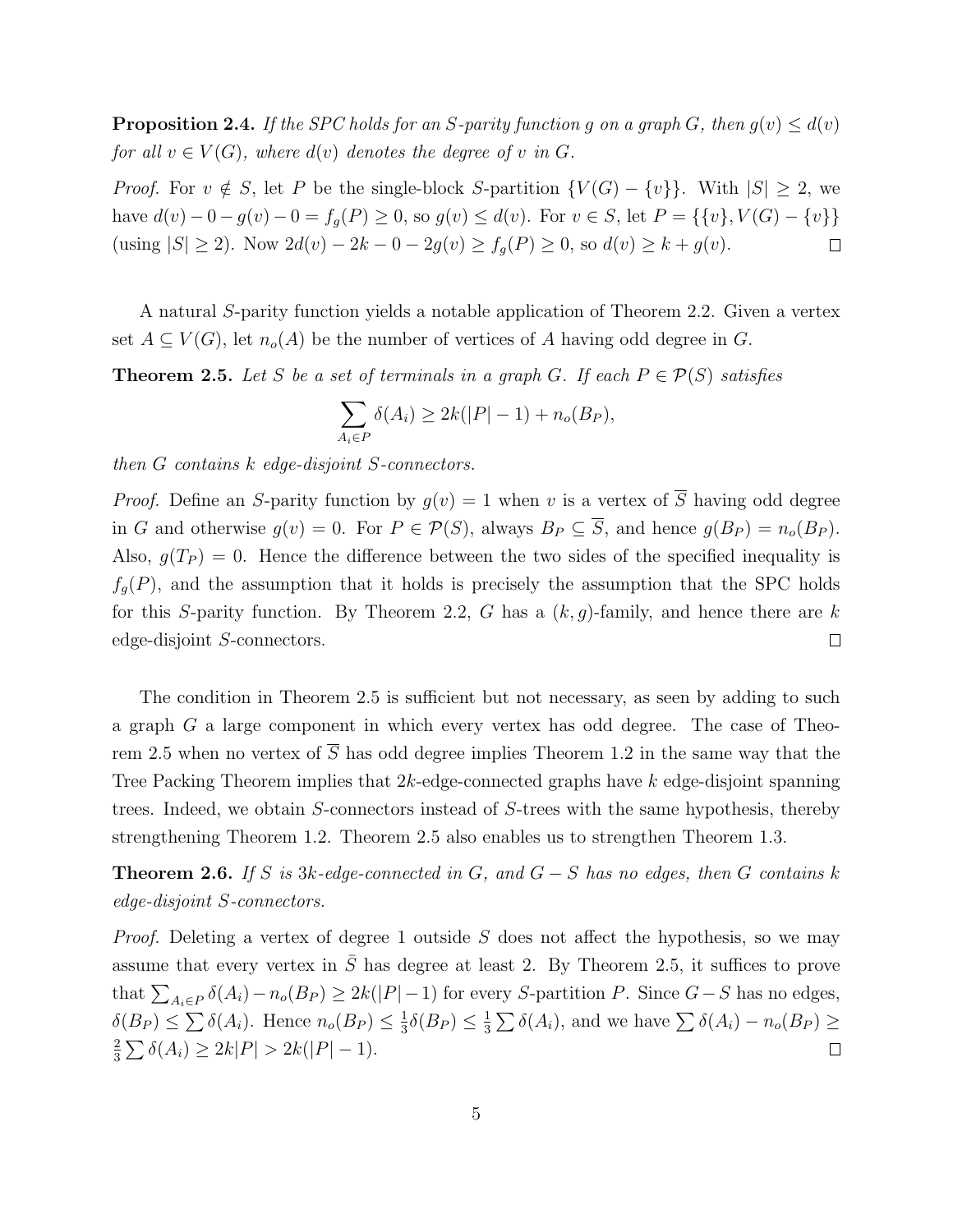Two other special cases are classical results.

Theorem 2.7 (Nash-Williams [7], Tutte [9]). *A graph* G *contains* k *edge-disjoint spanning trees if and only if*  $\sum_{A_i \in P} \delta(A_i) \geq 2k(|P| - 1)$  *for every partition* P *of*  $V(G)$ *.* 

*Proof.* Set  $S = V(G)$ , and make g identically 0. The S-partitions are the partitions of  $V(G)$ , and the terms in the SPC involving  $g$  are always 0. Hence the stated hypothesis is just the SPC for this  $S$  and  $g$ , and the resulting  $S$ -connectors are the spanning trees.  $\Box$ 

**Theorem 2.8** (Hakimi [3]). *Given a graph* G and a function  $g: V(G) \to \mathbb{N}_0$ , there is an *orientation* D *of* G *such that each vertex* v *has outdegree at least* g(v) *in* D *if and only if for all*  $T \subseteq V(G)$  *there are at least*  $g(T)$  *edges incident to*  $T$ *.* 

*Proof.* Set  $S = V(G)$  and  $k = 0$ . Every S-partition P satisfies  $B_P = \emptyset$ . Hence the only requirement imposed on  $\sum_{i=1}^{l} \delta(A_i)$  in the SPC is from the singleton blocks; the sum must be at least  $2g(T_P)$ . In fact, the sum counts edges leaving singleton blocks twice, and it counts nothing else when the remainder of  $V(G)$  is in one block.

Hence Hakimi's condition implies the SPC, and by Theorem 2.2 a  $(0, g)$ -family exists. Since  $S = V(G)$ , the paths can be single edges. Obtain the desired orientation by orienting the  $g(v)$  edges chosen for each v outward from v (orient non-chosen edges arbitrarily).  $\Box$ 

The special case of Theorem 2.2 when  $S = V(G)$  generalizes the Tree Packing Theorem and can be proved using only the Matroid Union Theorem. No special results about Spartitions are needed when S-partitions are just partitions of  $V(G)$ . We present this proof first because it is needed for the proof of Theorem 2.2, needs no further lemmas, and provides motivation for the definition of  $f_q$ .

Given matroids  $M_1, \ldots, M_\ell$  defined on the same set E of elements, their *union* M is the hereditary system whose independent sets are  $\{\bigcup_{i=1}^t I_i: I_i$  is an independent set in  $M_i\}$ . The Matroid Union Theorem (Edmonds [1]) states that  $M$  is a matroid on  $E$  and that the maximum size of an independent set in M is  $\min_{X \subseteq E(G)} |\overline{X}| + \sum_{i=1}^{h} r_i(X)$ , where  $\overline{X} = E - X$ and  $r_i(X)$  denotes the maximum size of a subset of X that is independent in  $M_i$ .

In the conclusion of the next theorem, reducing  $H_1, \ldots, H_n$  to stars and directing them outward from the centers yields a g-family. When  $S = V(G)$ , every spanning tree is an S-connector, so  $H_1, \ldots, H_{k+n}$  is a  $(k, g)$ -family.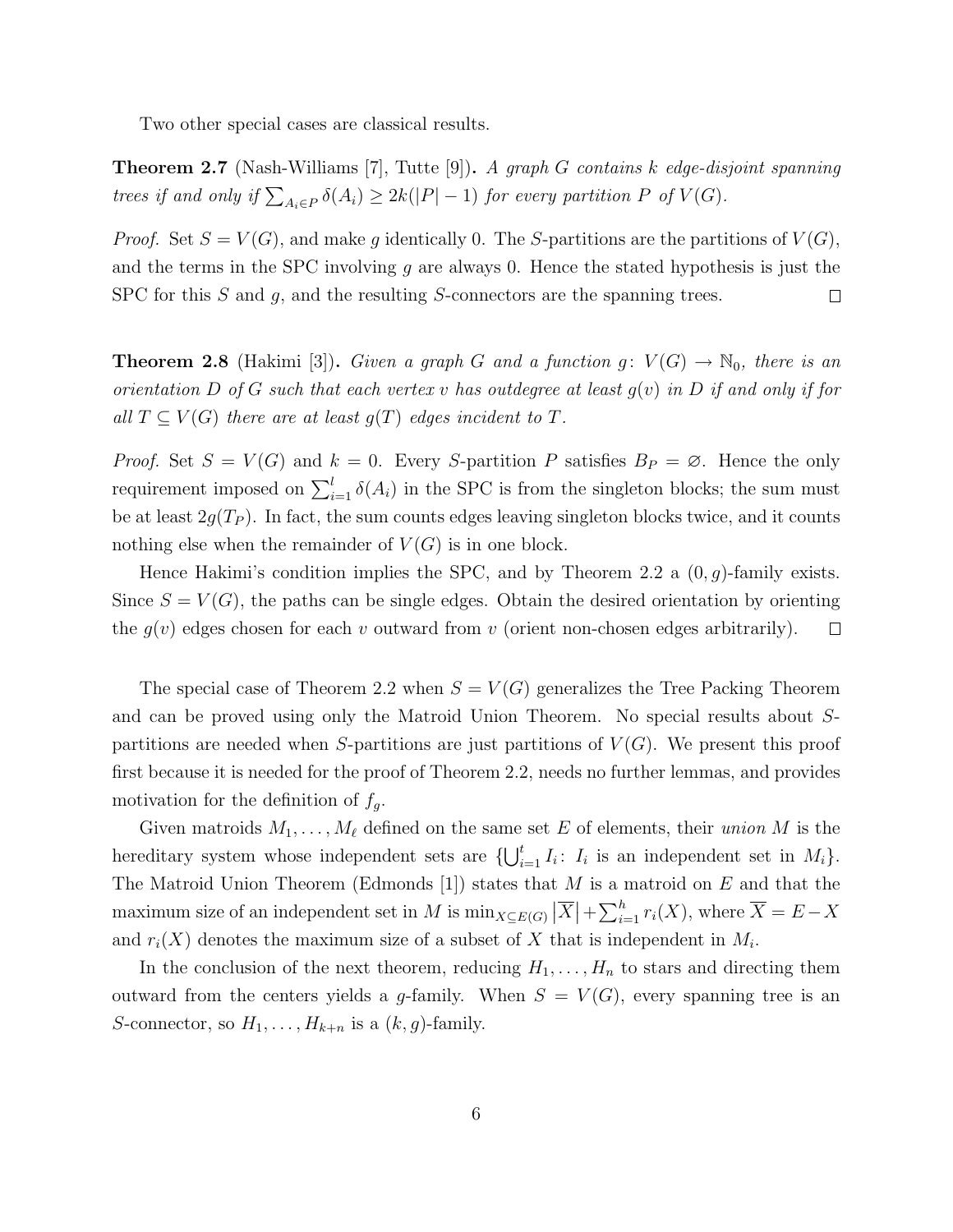**Theorem 2.9.** Let  $S = V(G) = \{v_1, \ldots, v_n\}$ . If the Strong Partition Condition holds for *a function*  $g: V(G) \to \mathbb{N}_0$ , then G contains edge-disjoint subgraphs  $H_1, \ldots, H_{n+k}$  such that  $d_{H_i}(v_i) = g(v_i)$  for  $1 \leq i \leq n$  and  $H_{n+1}, \ldots, H_{n+k}$  are spanning trees.

*Proof.* For  $v_i \in V(G)$ , let  $E(v_i)$  denote the set of edges incident to  $v_i$  in G. We introduce matroids  $M_1,\ldots,M_{k+n}$  on  $E(G)$ . Let  $M_{n+1},\ldots,M_{n+k}$  be copies of the cycle matroid of G. For  $1 \leq i \leq n$ , let  $M_i$  be the matroid on  $E(G)$  whose independent sets are  $\{X \subseteq$  $E(v_i): |X| \le g(v_i)$  (edges not incident to  $v_i$  are loops in  $M_i$ ).

Let  $M = \bigcup_{i=1}^{k+n} M_i$ ; a subset of  $E(G)$  is independent in M if and only if it is the disjoint union of sets  $X_1, \ldots, X_{n+k}$  such that  $X_i$  is independent in  $M_i$  for each i. The desired sets exist if and only if M has an independent set of size  $k(n-1) + g(V(G))$ , in which case the independent sets  $X_1, \ldots, X_{n+k}$  decomposing it are the edge sets of the desired subgraphs.

By the Matroid Union Theorem, the maximum size of an independent set in M is  $\min_{X \subseteq E(G)} t(X)$ , where  $t(X) = |\overline{X}| + \sum_{i=1}^{k+n} r_i(X)$ . Hence it suffices to show for each  $X \subseteq E(G)$  that  $t(X) \geq k(n-1) + g(V(G)).$ 

If  $0 < r_i(X) < g(v_i)$ , then deleting  $X \cap E(v_i)$  from X shifts the amount  $r_i(X)$  from the term for  $M_i$  to the term for  $\overline{X}$  without increasing other terms. Hence we may restrict our attention to sets X such that  $r_i(X) \in \{0, g(v_i)\}\$  for  $1 \leq i \leq n$ . Given such X, let P be the partition of  $V(G)$  whose blocks are the vertex sets of the components of the spanning subgraph of G with edge set X. We express  $t(X)$  in terms of P and then apply the SPC.

The set  $\overline{X}$  consists of all edges joining blocks of P and possibly some edges within blocks of P. Hence  $|\overline{X}| \geq \frac{1}{2} \sum_{A_i \in P} \delta(A_i)$ . Note that  $B_P = \emptyset$ , since  $S = V(G)$ .

A vertex  $v_i$  is a singleton block of P if and only if it has no incident edge in X. Thus  $T_P = \{v_i: r_i(X) = 0\}$ . With  $r_i(X) \in \{0, g(V(G))\}$ , we have  $\sum_{i=1}^n r_i(X) = g(V(G)) - g(T_P)$ . For  $i > n$ , the rank function of the cycle matroid yields  $r_i(X) = n - |P|$ .

By these computations,  $2t(X) \geq \sum_{A_i \in P} \delta(A_i) - 2k(|P| - n) - 2g(T_P) + 2g(V(G))$ . Thus  $2t(X) \ge f_g(P) + 2k(n-1) + 2g(V(G))$ . By the SPC,  $f_g(P) \ge 0$ , so the desired independent set and desired subgraphs exist.  $\Box$ 

The proof of Theorem 2.2 (Section 4) has many ingredients, including a submodularity inequality for  $f_g$  (Section 3), a variant of Mader's Splitting Lemma, and Theorem 2.9. Proving the S-tree result (Theorem 1.5) in Section 5 uses the characterization of  $(k, g)$ -families (Theorem 2.2) and Mader's Splitting Lemma. Section 6 presents the analogous argument to prove the S-connector result (Theorem 1.6).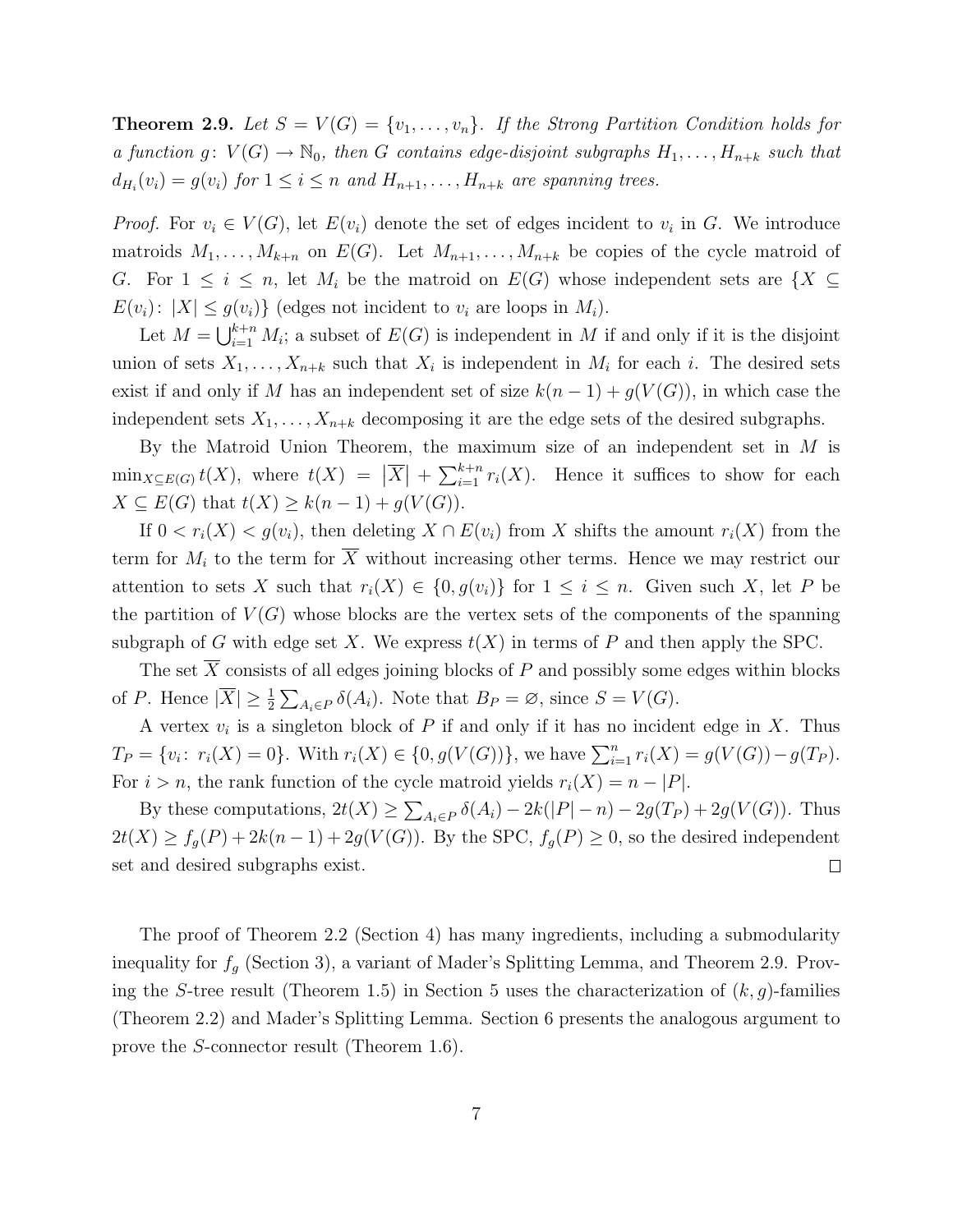# 3 S-partitions and submodularity of  $f_q$

We begin by defining a partial order on  $\mathcal{P}(S)$ . For any S-parity function g, we will prove that the resulting poset is a lattice and that  $f_g$  is submodular for special pairs of S-partitions.

If  $x \leq y$  in a poset  $P$ , then x is a *lower bound* for y and y is an *upper bound* for x. If some common upper bound z for x and y satisfies  $z \leq w$  for every common upper bound w, then z is the *least upper bound* or *join* of x and y, written  $x \vee y$ . Similarly, the meet  $x \wedge y$ , if it exists, is the *greatest lower bound* of x and y. A *lattice* is a poset in which meets and joins exist for all pairs of elements; a finite lattice has a unique maximal element and a unique minimal element. The *rank* of an element in a poset is one less than the size of a largest chain on which it is the top element. A function  $\phi$  defined on a lattice is *submodular* if  $\phi(x \wedge y) + \phi(x \vee y) \leq \phi(x) + \phi(y)$  for all elements x and y.

The partition lattice  $\Pi_G$  on  $V(G)$  is the poset of all partitions of  $V(G)$ , ordered by refinement. That is, when Q and Q' are partitions of  $V(G)$ , we put  $Q \le Q'$  in  $\Pi_G$  if for every block  $A_i \in Q$ , there is a block  $A'_j \in Q'$  such that  $A_i \subseteq A'_j$ . The unique minimal element is the partition into singleton blocks, and in general the rank of a partition  $Q$  in  $\Pi(G)$  is  $|V(G)| - |Q|$ , where  $|Q|$  denotes the number of blocks of a partition Q.

To define the order relation on  $\mathcal{P}(S)$ , we map an S-partition P to a partition  $Q_P$  of  $V(G)$  by defining  $Q_P = \{A_1, \ldots, A_l, \{b_1\}, \ldots, \{b_{|B_P|}\}\}\$ , where  $P = \{A_1, \ldots, A_l\}$  and  $B_P =$  $\{b_1,\ldots,b_{|B_P|}\}.$  This mapping is injective; it simply splits  $B_P$  into singleton sets and adds them as blocks to P. Define the order relation on  $\mathcal{P}(S)$  by putting  $P \leq P'$  if and only if  $Q_P \leq Q_{P'}$  in  $\Pi_G$ . This makes  $\mathcal{P}(S)$  isomorphic to a subposet  $\mathcal{Q}(S)$  of  $\Pi_G$ .

We will study meet and join in  $\mathcal{P}(S)$  by relating it to meet and join in  $\mathcal{Q}(S)$  as a subposet of  $\Pi_G$ . Let  $\wedge_{\Pi}$  and  $\vee_{\Pi}$  denote the meet and join operations in  $\Pi_G$ . We use two well-known properties of the partition lattice (after subtracting each term from  $|V(G)|$ , statement (2) becomes the statement that the rank function of  $\Pi_G$  is submodular).

**Proposition 3.1.** For partitions Q and Q' of  $V(G)$ ,  $(1) Q \wedge_{\Pi} Q' = \{A_i \cap A_j : A_i \in Q, A_j \in Q'\};$  $(2)$   $|Q \wedge_{\Pi} Q'| + |Q \vee_{\Pi} Q'| \geq |Q| + |Q'|.$ 

Let the symbols  $\wedge$  and  $\vee$  without subscripts denote the meet and join in  $\mathcal{P}(S)$ .

**Proposition 3.2.** For  $P, P' \in \mathcal{P}(S)$ , the meet and join of P and P' are well defined, with *(1)*  $P \wedge P' = \{A_i \cap A'_j : A_i \in P, A'_j \in P', A_i \cap A'_j \cap S \neq \emptyset\};$  $(2)$   $Q_{P\vee P'} = Q_P \vee_{\Pi} Q_{P'};$  $(3)$   $B_{P\vee P'} = B_P \cap B_{P'}$ .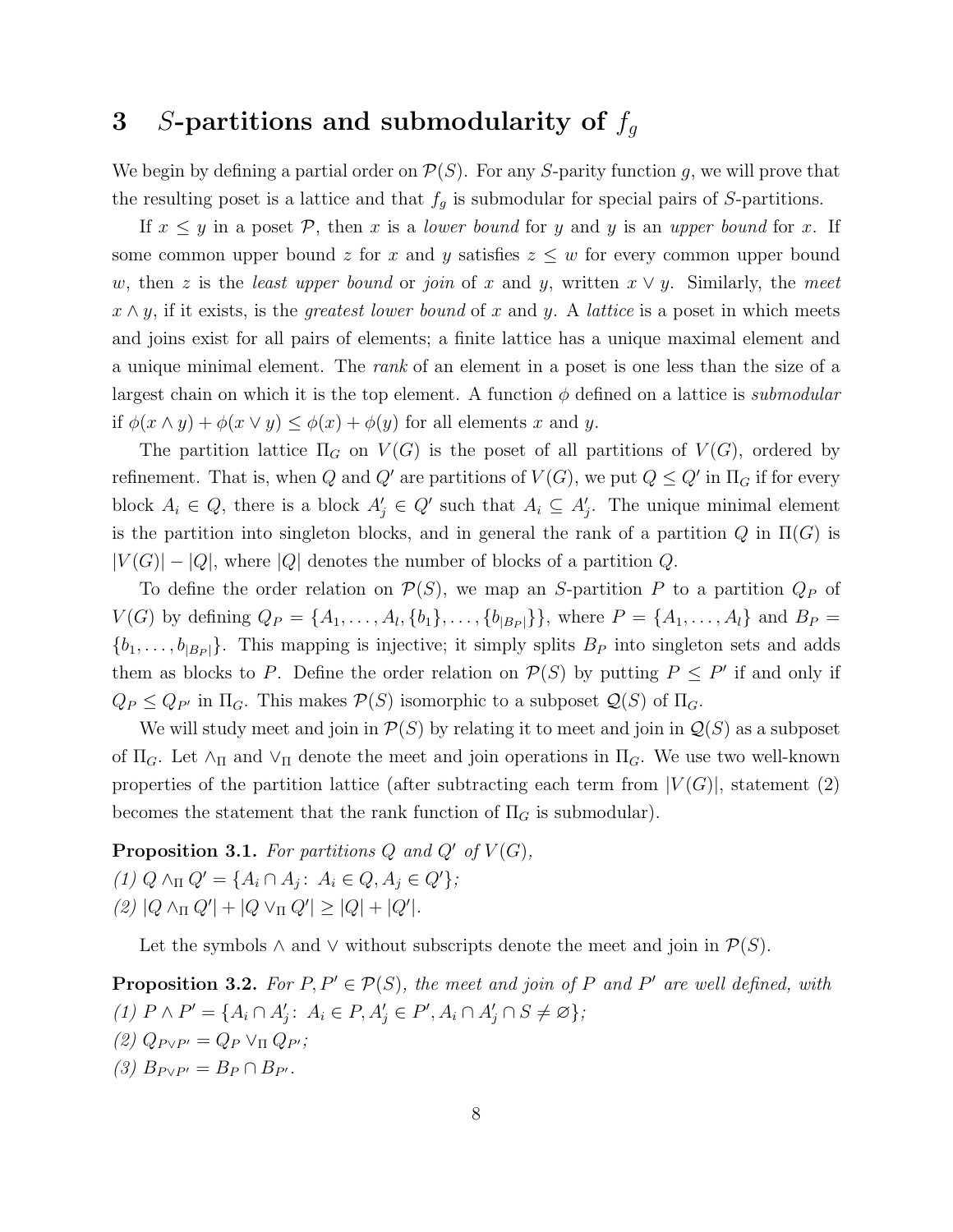*Proof.* (1) Let  $\hat{P} = \{A_i \cap A'_j : A_i \in P, A'_j \in P', A_i \cap A'_j \cap S \neq \emptyset\}$ . By definition,  $\hat{P} \in \mathcal{P}(S)$ and  $\hat{P} \leq P, P'$ . For any block A'' in any common lower bound P'', exist  $A_i \in P$  and  $A'_j \in P'$ such that  $A'' \subseteq A_i \cap A'_j$ . Since  $A'' \cap S \neq \emptyset$ , we have  $A_i \cap A'_j \in \hat{P}$ . Hence  $P'' \leq \hat{P}$ .

(2) Let  $Q'' = Q_P \vee_{\Pi} Q_{P'}$ . If  $Q'' \notin \mathcal{Q}(S)$ , then there exists  $A \in Q''$  such that  $A \cap S = \emptyset$ and  $|A| \geq 2$ . For  $a \in A$ , the block C containing a in  $Q_P$  is contained in A. Since  $A \cap S = \emptyset$ and P is an S-partition, C must be  $\{a\}$ . Similarly,  $\{a\} \in Q_{P'}$ . Now  $\{a\}$  is a block in  $Q_P \vee_{\Pi} Q_{P'}$ , contradicting  $|A| \geq 2$ .

Hence  $Q'' \in \mathcal{Q}(S)$ , making  $Q''$  the least upper bound in  $\mathcal{Q}(S)$  for  $Q_P$  and  $Q_{P'}$ . Since  $\mathcal{P}(S)$  and  $\mathcal{Q}(S)$  are isomorphic, also  $P \vee P'$  exists, with  $Q_{P \vee P'} = Q_P \vee_{\Pi} Q_{P'}$ .

(3) follows immediately from (2).

Common lower bounds in  $\mathcal{P}(S)$  do not always translate so nicely to  $\mathcal{Q}(S)$ . Fortunately, they do for the pairs of S-partitions we will need. Two S-partitions  $\{A_1, \ldots, A_l\}$ and  $\{A'_1, \ldots, A'_l\}$  form a *good pair* if  $A_i \cap A'_j \neq \emptyset$  implies  $A_i \cap A'_j \cap S \neq \emptyset$ .

Proposition 3.3. *If* S*-partitions* P *and* P ′ *form a good pair, then:*  $(1)$   $Q_{P\wedge P'} = Q_P \wedge_{\Pi} Q_{P'};$  $(2)$   $B_{P\wedge P'} = B_P \cup B_{P'};$  $(3)$   $|P \wedge P'| + |P \vee P'| \geq |P| + |P'|$ .

*Proof.* (1) Since  $P$  and  $P'$  form a good pair, the expression for their meet simplifies to  $P \wedge P' = \{A_i \cap A'_j : A_i \in P, A'_j \in P', A_i \cap A'_j \neq \emptyset\}$ , which maps to  $Q_P \wedge_{\Pi} Q_{P'}$ .

(2)  $B_{P \wedge P'}$  and  $B_P \cup B_{P'}$  both equal the set of elements outside all  $A_i \cap A'_j$ .

(3) Note that  $|P| = |Q_P| - |B_P|$  and  $|P'| = |Q_{P'}| - |B_{P'}|$ . Using (2) and Proposition 3.2(3),

$$
|B_P| + |B_{P'}| = |B_P \cap B_{P'}| + |B_P \cup B_{P'}| = |B_{P \wedge P'}| + |B_{P \vee P'}|.
$$

Now the claim follows from  $|Q_P \wedge_{\Pi} Q_{P'}| + |Q_P \vee_{\Pi} Q_{P'}| \ge |Q_P| + |Q_{P'}|$  (Proposition 3.1(2)).  $\square$ 

**Definition 3.4.** Let  $G[A]$  denote the subgraph induced by A. Given an S-partition P with blocks  $A_1, \ldots, A_l$ , assign each edge  $e \in E(G)$  a weight  $h_P(e)$  by

$$
h_P(e) = \begin{cases} 2, & \text{if } e \in [A_i, A_j] \text{ for some } i \text{ and } j; \\ 1, & \text{if } e \in [A_i, B_P] \text{ for some } i; \\ 0, & \text{otherwise.} \end{cases}
$$

Grouping the sum by edges yields  $\sum_{A_i \in P} \delta(A_i) = \sum_{e \in E(G)} h_P(e)$  for any S-partition P.  $\Box$ 

 $\Box$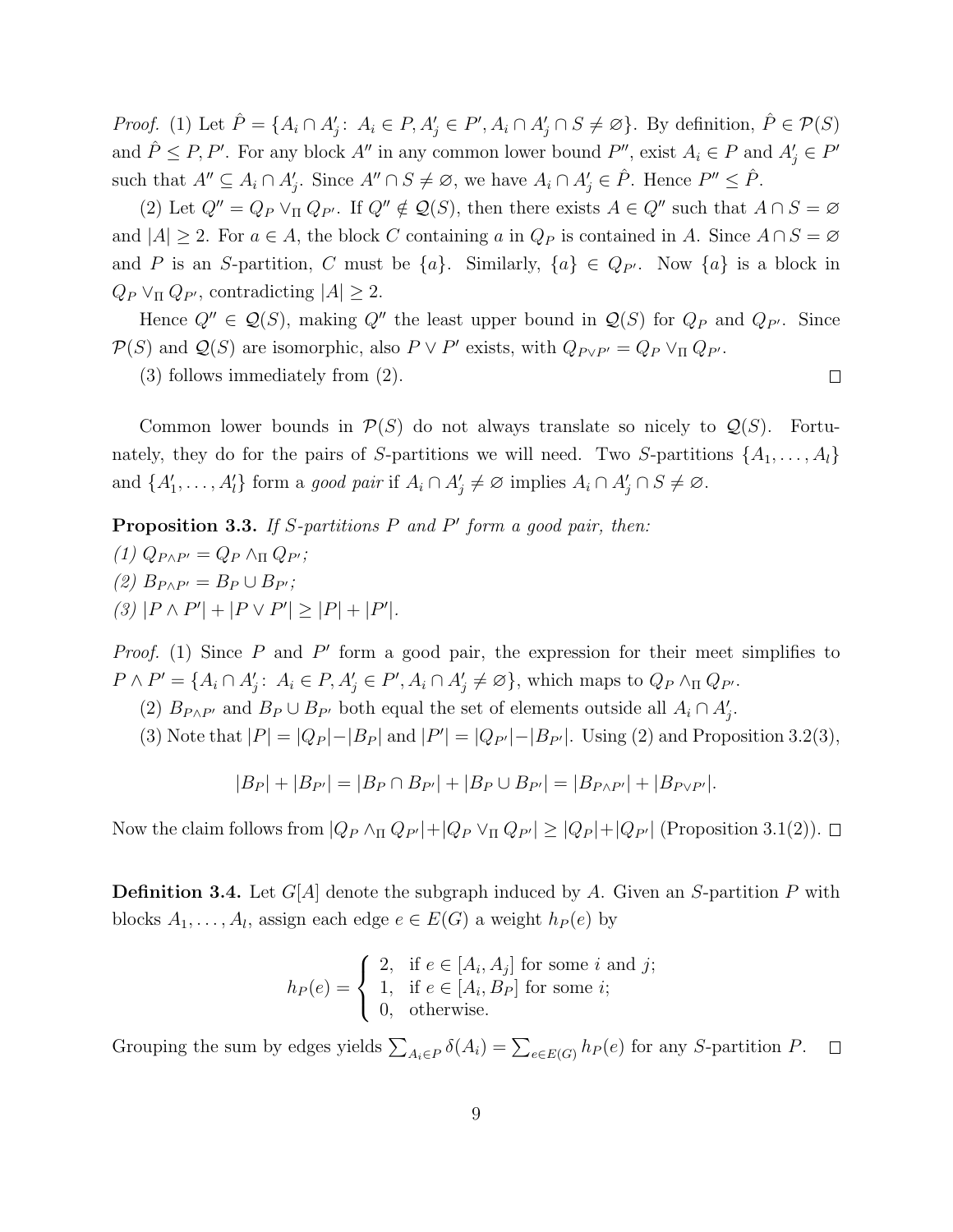**Proposition 3.5.** *If*  $S \subseteq V(G)$  *and P and P' form a good pair in*  $\mathcal{P}(S)$ *, then* 

$$
h_{P \wedge P'}(e) + h_{P \vee P'}(e) \le h_P(e) + h_{P'}(e)
$$

*for all* e *in* E(G)*. Also, if the endpoints of* e *lie in different blocks in both* P *and* P ′ *, but in the same block in*  $P \vee P'$ *, then the two sides of the inequality differ by 2.* 

*Proof.* For  $uv \in E(G)$ , let  $W = \{u, v\}$ . Note that  $h_P(uv) = 2 - |W \cap B_P| - 2t_P(uv)$ , where  $t_P(uv) = 1$  if  $W \subseteq A_i$  for some  $A_i \in P$ , and otherwise  $t_P(uv) = 0$ . Since  $B_{P \wedge P'} = B_P \cup B_{P'}$ and  $B_{P \vee P'} = B_P \cap B_{P'}$ , we have  $|W \cap B_P| + |W \cap B_{P'}| = |W \cap B_{P \vee P'}| + |W \cap B_{P \wedge P'}|$ . Therefore  $h_{P\wedge P'}(uv) + h_{P\vee P'}(uv) \leq h_P(uv) + h_{P'}(uv)$  if and only if  $t_{P\wedge P'}(uv) + t_{P\vee P'}(uv) \geq$  $t_P(uv) + t_{P'}(uv)$ . This holds when P and P' form a good pair, since  $\max\{t_P(uv), t_{P'}(uv)\} = 1$ implies  $t_{P\vee P'}(uv) = 1$ , and  $t_P(uv) = t_{P'}(uv) = 1$  implies  $t_{P\wedge P'}(uv) = 1$ .

If u and v lie in different blocks in P and P' but in the same block in  $P \vee P'$ , then  $t_{P\wedge P'}(uv) + t_{P\vee P'}(uv) = t_P(uv) + t_{P'}(uv) + 1$ , so the difference between the two sides of the claimed inequality is then 2.  $\Box$ 

**Lemma 3.6.** Let g be a S-parity function. If P and P' form a good pair in  $\mathcal{P}(S)$ , then

$$
f_g(P \wedge P') + f_g(P \vee P') \le f_g(P) + f_g(P').
$$
\n(2)

*Proof.* Let Q be an S-partition. From the definition of  $f<sub>g</sub>$  and the observation in Definition 3.4 that  $\sum_{A_i \in P} \delta(A_i) = \sum_{e \in E(G)} h_P(e)$ , we have

$$
f_g(Q) = \sum_{e \in E(G)} h_Q(e) - 2k(|Q| - 1) - g(B_Q) - 2g(T_Q).
$$
 (3)

We consider the contributions of these terms to (2). Proposition 3.5 yields

$$
\sum_{e \in E(G)} [h_{P \wedge P'}(e) + h_{P \vee P'}(e)] \le \sum_{e \in E(G)} [h_P(e) + h_{P'}(e)].
$$

By Proposition 3.3(3),

$$
2k(|P \wedge P'|-1) + 2k(|P \vee P'|-1) \ge 2k(|P|-1) + 2k(|P'|-1).
$$

Since  $B_{P\wedge P'} = B_P \cup B_{P'}$  and  $B_{P\vee P'} = B_P \cap B_{P'}$ ,

$$
g(B_{P \wedge P'}) + g(B_{P \vee P'}) = g(B_P) + g(B_{P'}).
$$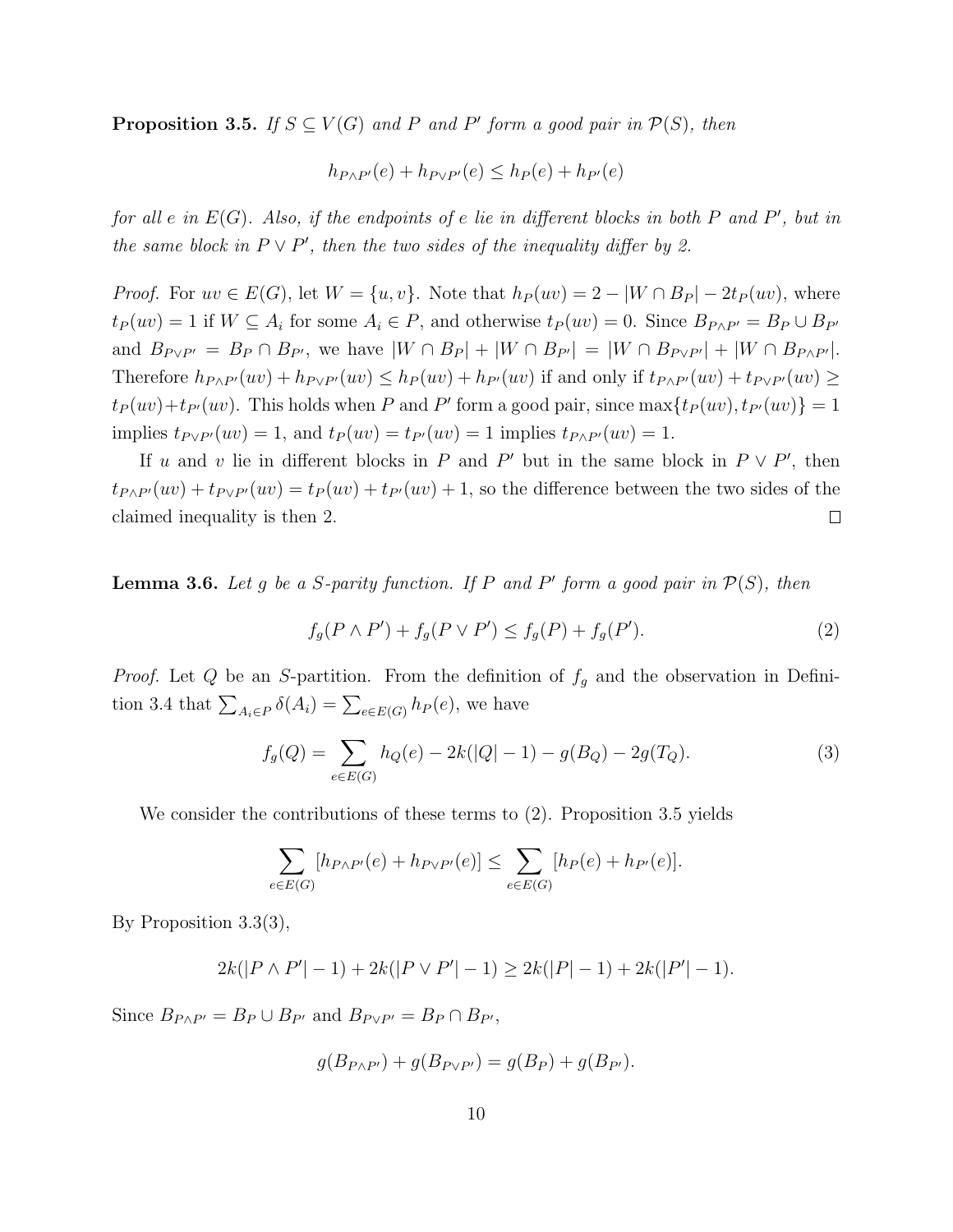For the last term, recall that  $T_P$  is the set of vertices in S belonging to blocks in P having no other vertex of S. If  $v \in T_P \cup T_{P'}$ , then  $v \in T_{P \wedge P'}$ ; if  $v \in T_P \cap T_{P'}$ , then since P and P' form a good pair,  $v \in T_{P \vee P'}$ . Summing the contributions made by each vertex yields

$$
g(T_{P\wedge P'}) + g(T_{P\vee P'}) \ge g(T_P) + g(T_{P'}).
$$

Summing the formulas for all four terms completes the proof of (2).

When P is an S-partition, with  $P = \{A_1, \ldots, A_l\}$ , we let  $C_P(v)$  denote the member of  $\{A_1, \ldots, A_l, B_P\}$  containing v.

Sometimes we will need a stronger inequality than (2), ensuring a difference of 4. For  $x \in V(G)$ , let  $N_G(x) = \{y \in V(G): xy \in E(G)\}.$  We write  $G - uv$  to mean the graph obtained from G by deleting one copy of the edge uv when uv has multiplicity at least 1.

Lemma 3.7. Let P and P' be S-partitions that form a good pair. Let uv be an edge such that *u* and *v* lie in different blocks in both P and P' but in the same block in  $P \vee P'$ . If  $N_{G-uv}(v)$ *intersects both*  $C_P(u)$  *and*  $C_{P'}(u)$ *, then*  $f_g(P) + f_g(P') - f_g(P \wedge P') - f_g(P \vee P') \geq 4$ *.* 

*Proof.* We showed in proving Lemma 3.6 that the terms in (3) involving g make a nonnegative contribution to  $f_g(P) + f_g(P') - f_g(P \wedge P') - f_g(P \vee P')$ . Hence it suffices to gain 4 from the other terms.

For each edge e, let  $\hat{h}(e) = h_P(e) + h_{P'}(e) - h_{P \wedge P'}(e) - h_{P \vee P'}(e)$ . Proposition 3.5 implies that always  $\hat{h}(e) \geq 0$  and that the locations of u and v yield  $\hat{h}(uv) \geq 2$ . It suffices to find another edge e with  $\hat{h}(e) \geq 2$  or gain 2 from the term involving the number of blocks.

By the hypothesis on  $N(v)$ , deleting (one copy of) the edge vu leaves v with a neighbor in each of  $C_P(u)$  and  $C_{P'}(u)$ . Suppose that v still has a neighbor w in  $C_P(u) - C_{P'}(v)$  or  $C_{P}(u) - C_{P}(v)$  (possibly  $w = u$ ). In either case, w and v lie in different blocks in both P and P', and w and u lie in the same block of  $P \vee P'$ . By hypothesis, this block of  $P \vee P'$ also contains v, so Proposition 3.5 yields  $\hat{h}(wv) \geq 2$ , which suffices.

Therefore, we may assume that the given vertices  $w, w' \in N_{G-uv}(v)$  are in  $C_P(u) \cap C_{P'}(v)$ and  $C_{P}(u) \cap C_P(v)$ , respectively. Since u and v lie in distinct blocks in both P and P', we have  $w \neq w'$  (and neither of them is u).

Obtain P'' from P by splitting  $C_P(v)$  into  $C_P(v) - C_{P'}(u)$  and  $C_P(v) \cap C_{P'}(u)$ . Since P and  $P'$  form a good pair,  $P''$  is an S-partition. Since all intersections of blocks in  $P''$  and  $P'$ are intersections of blocks in P and P', also P'' and P' form a good pair, and  $P'' \wedge P' = P \wedge P'$ .

 $\Box$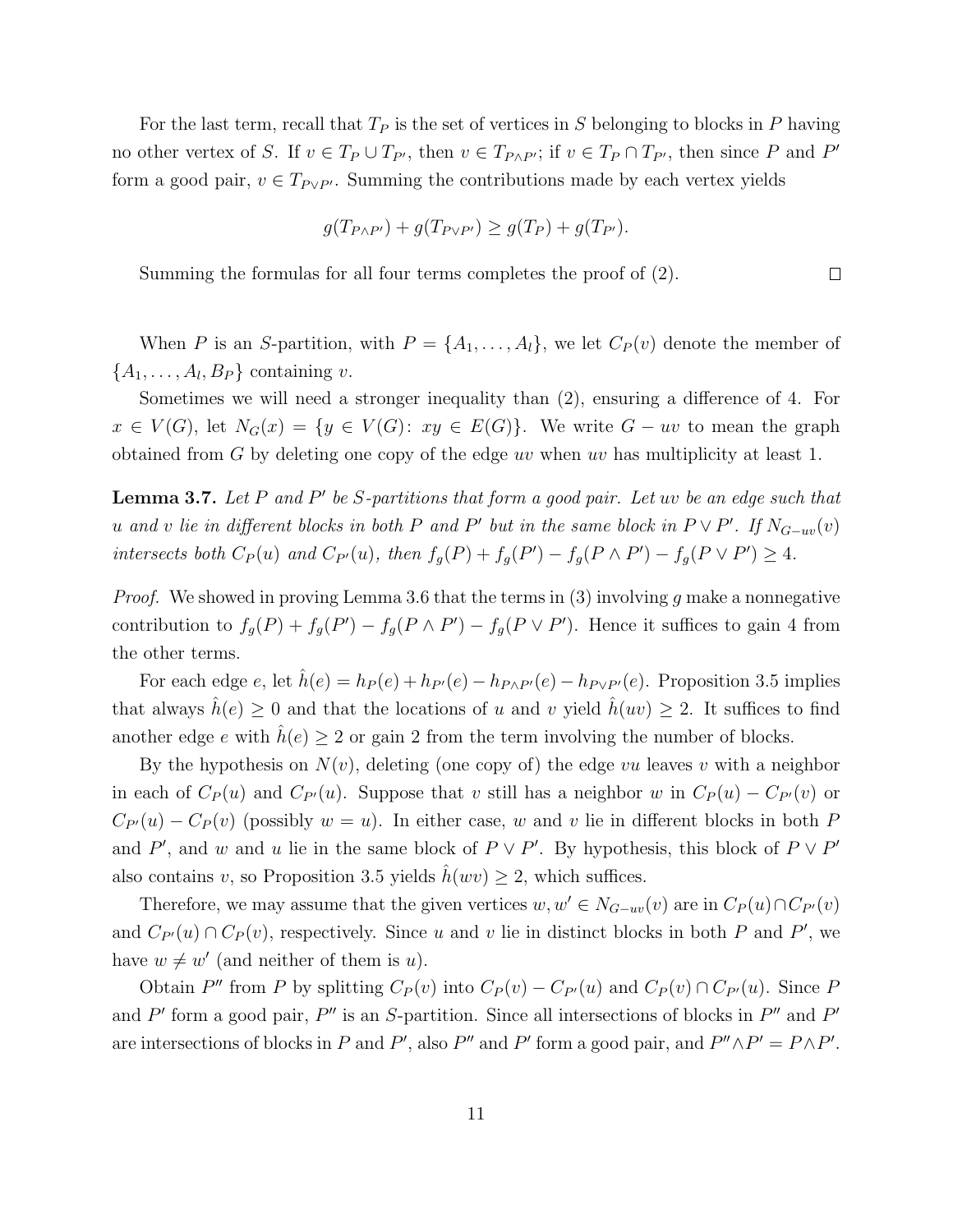Furthermore,  $P'' \vee P' = P \vee P'$ , since  $C_{P'}(v)$ ,  $C_P(u)$ , and  $C_{P'}(u)$  successively put the pairs  $\{v, w\}, \{w, u\}, \text{ and } \{u, w'\} \text{ into the same block of } P'' \vee P' \text{ (using } C_{P''}(u) = C_P(u)).$ 

Now, since  $|P'' \wedge P'| + |P'' \vee P'| - |P''| - |P'| \ge 0$  (by Proposition 3.3(3)) and  $|P''| =$  $|P| + 1$ , we obtain  $|P \wedge P'| + |P \vee P'| - |P| - |P'| \ge 1$ . Since it has the coefficient 2k, this term now provides the additional contribution of 2 that completes the proof.  $\Box$ 

### **Proposition 3.8.** If P is an S-partition and g is an S-parity function, then  $f_q(P)$  is even.

*Proof.* For  $A \subseteq V(G)$ , recall that  $n_o(A)$  is the number of vertices of A having odd degree in G. Using  $B_P \subseteq \overline{S}$  and the definition of S-parity function,

$$
f_g(P) = \left( \sum_{A_i \in P} \delta(A_i) \right) - 2k(l-1) - g(B_P) - 2g(T_P)
$$
  
\n
$$
\equiv \left[ \sum_{i=1}^l \left( \sum_{v \in A_i} d_G(v) \right) - 2|E(G[A_i])| \right] + n_o(B_P)
$$
  
\n
$$
\equiv \left[ \sum_{i=1}^l n_o(A_i) \right] + n_o(B_P) \equiv n_o(V(G)) \equiv 0 \pmod{2}.
$$

For  $X \subseteq \overline{S}$  and  $P = (A_1, \ldots, A_l)$ , let  $P - X = (A_1 - X, \ldots, A_l - X)$ . Note that if P is an S-partition, then so is  $P - X$ . Recall that  $[A, B] = \{xy \in E(G): x \in A, y \in B\}$ .

**Proposition 3.9.** *If* P *is an* S-partition and  $X \subseteq A_i \cap \overline{S}$ , where  $A_i$  *is a block of* P, then

$$
f_g(P) - f_g(P - X) \geq |[X, \overline{A_i}]| - |[X, A_i - X]|.
$$

*Proof.* Since  $f_g(P) = \sum_{i=1}^l \delta(A_i) - 2k(|P| - 1) - g(B_P) - 2g(T_P)$ , we have

$$
f_g(P) - f_g(P - X) = \delta(A_i) - \delta(A_i - X) + g(X)
$$
  
\n
$$
\geq \delta(A_i) - \delta(A_i - X) = |[X, \overline{A_i}]| - |[X, A_i - X]|
$$

## 4 Existence of  $(k, g)$ -families

The goal of this section is to prove Theorem 2.2, which states that a  $(k, g)$ -family exists if and only if the Strong Partition Condition holds for  $(G, S, k, g)$ . After proving further properties of good pairs of S-partitions, our inductive proof of the main theorem will use Theorem 2.9 as the basis and a variant of Mader's Splitting Lemma in the induction step.

Let uv and vw be two edges of G. The uv, vw-shortcut of G is the graph obtained from G by replacing uv and vw with uw. When u is already adjacent to w, an extra copy of uw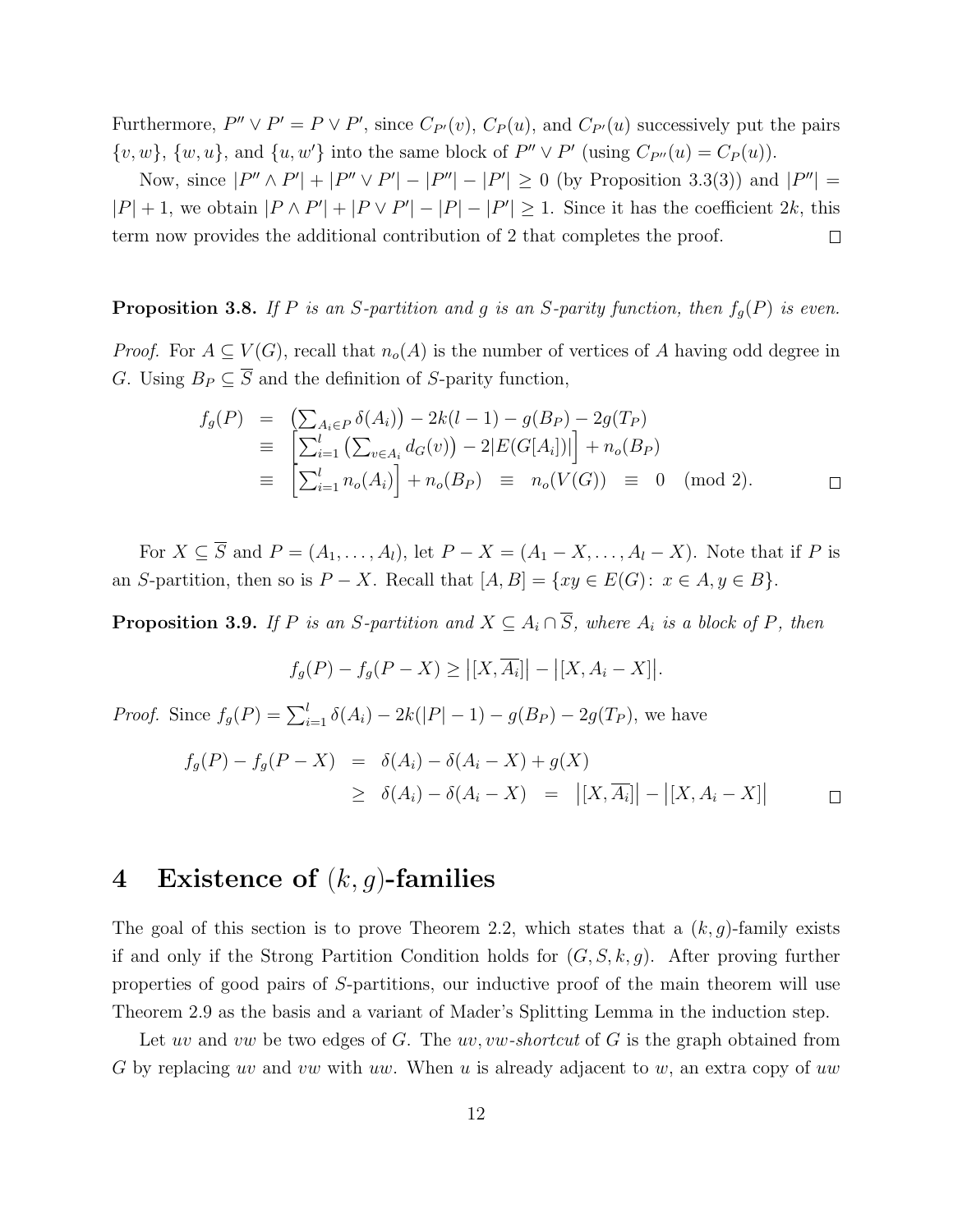is added; when  $u = w$ , a double-edge is replaced with a loop. Fix an edge uv with  $u \in S$ . For  $w \in N_{G-uv}(v)$ , let  $G_w$  denote the uv, vw-shortcut of G. By  $G - uv$ , we mean the graph obtained from G by deleting one copy of uv; this means that  $w = u$  is possible when uv has multiplicity greater than  $1$  in  $G$ .

In order to prove Theorem 2.2 inductively, we will show that if  $uv$  is an edge in G with  $u \in S$  and  $v \notin S$ , and G satisfies the Strong Partition Condition (SPC) for an S-parity function g such that  $d_G(v) > g(v)$ , then there exists  $w \in N_{G-uv}(v)$  such that  $G_w$  also satisfies the SPC. This is the main technical result of our paper. Mader's Splitting Lemma (Lemma 5.4) is analogous; it guarantees shortcuts that preserve local connectivity conditions.

**Definition 4.1.** Given  $S \subseteq V(G)$ , suppose that G satisfies the SPC for an S-parity function g. Fix an edge  $uv \in E(G)$  with  $u \in S$  and  $v \notin S$  such that  $d_G(v) > g(v)$ . A vertex w is *dangerous* for an S-partition P (relative to uv) if  $f_g(P) < 0$  for the graph  $G_w$ . Let  $D(P) = \{w \in V(G): f_g(P) < 0 \text{ for } G_w\}.$  $\Box$ 

When  $w \in D(P)$ , we have  $f_g(P) \leq -2$  for  $G_w$  and  $f_g(P) \geq 0$  for  $G$ , since  $f_g(P)$  is always even (Proposition 3.8). The contributions to  $f_g(P)$  for G and  $G_w$  differ only in  $\sum_{A_i \in P} \delta(A_i)$ , which decreases when replacing uv and vw with uw only if  $u, w \notin C_P(v)$  (recall that  $C_P(x)$ is the member of  $\{A_1, \ldots, A_l, B_P\}$  containing x, where  $A_1, \ldots, A_l$  are the blocks of P). Since  $u \in S$  and  $v \notin S$ , the ways a decrease can occur are shown in Figure 1. The shortcut decreases  $f_g(P)$  by 2 if  $v \in B_P$  and  $w \in C_P(u)$ , by 2 if  $v \notin B_P$  and  $w \notin C_P(v) \cup C_P(u)$ , and by 4 if  $v \notin B_P$  and  $w \in C_P(u)$ . Otherwise,  $f_g(P)$  does not change.

| $A_i$     | $B_P$     | $A_i$     | $A_j$     | $A_j$ | $A_j$ |
|-----------|-----------|-----------|-----------|-------|-------|
| down by 2 | down by 4 | down by 4 | down by 4 |       |       |

Figure 1: Dangerous locations for  $w$ 

Vertex w will be dangerous with a decrease of 2 when  $f_g(P) = 0$  or a decrease of 4 when  $f_g(P) \in \{0, 2\}$ . We group the cases as "Types" by the value of  $f_g(P)$  and the location of v in P. These types determine the location of all w such that  $f_g(P) < 0$  for  $G_w$ . For simplicity, write  $N'(v)$  for  $N_{G-uv}(v)$ ; thus  $N'(v) = N_G(v) - \{u\}$  when uv has multiplicity 1, and otherwise  $N'(v) = N_G(v)$ . The distinction between Type 2 and Type 3 is that decreasing  $f_g(P)$  by 2 instead of 4 is enough when  $f_g(P) = 0$ , so vertices in all of  $N'(v) - C_P(v)$  are dangerous instead of just those in  $C_P(u)$ . If P is none of these types, then  $D(P) = \emptyset$ .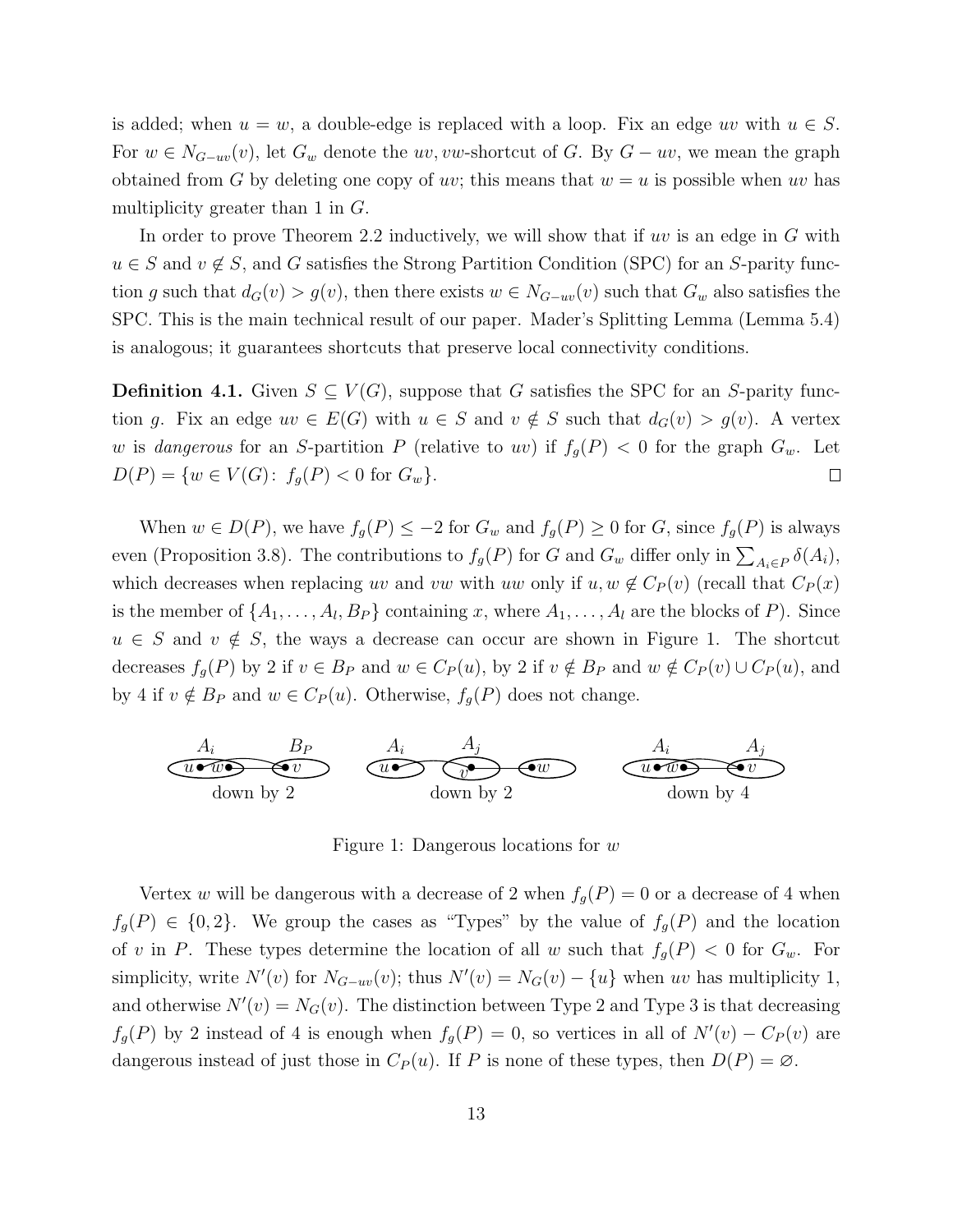|              | Type $f_q(P)$ for $G$ | location of v              | dangerous set $D(P)$ |
|--------------|-----------------------|----------------------------|----------------------|
| $\mathbf{1}$ |                       | $v \in B_P$                | $N'(v) \cap C_P(u)$  |
| -2           | $\theta$              | $v \notin B_P \cup C_P(u)$ | $N'(v) - C_P(v)$     |
| -3           | -2                    | $v \notin B_P \cup C_P(u)$ | $N'(v) \cap C_P(u)$  |

Our goal is to find  $w \in N'(v)$  such that w is outside  $D(P)$  for every S-partition P; in that case,  $G_w$  satisfies the SPC. We will need two lemmas about S-partitions.

With  $D(P)$  defined relative to a fixed edge uv, let M be the set of minimal S-partitions among those with maximal dangerous sets. That is,  $P \in \mathcal{M}$  when there is no S-partition  $P'$ such that  $D(P) \subset D(P')$  or such that  $D(P) = D(P')$  and  $P' < P$  in  $P(S)$ . The next lemma will help us find an S-partition whose dangerous set contains  $D(P)$  for all  $P \in \mathcal{P}(S)$ .

### **Lemma 4.2.** *If*  $P, P' \in \mathcal{M}$ *, then*  $P$  *and*  $P'$  *form a good pair.*

*Proof.* We prove the contrapositive. When  $P$  and  $P'$  do not form a good pair, there exist  $A_i \in P$  and  $A'_j \in P'$  such that  $\emptyset \neq A_i \cap A'_j \subseteq \overline{S}$ . Let  $X = A_i \cap A'_j$ ; we have remarked that  $P - X \in \mathcal{P}(S)$ . Changing P to  $P - X$  splits elements of X from blocks in P (and in  $Q(P)$ ) to become singletons in  $Q(P - X)$ , so  $P - X \leq P$  (also,  $P' - X \leq P'$ ). Hence it suffices to prove  $D(P) \subseteq D(P - X)$  or  $D(P') \subseteq D(P' - X)$ , since then P and P' are not both in M.

*Claim* (\*)*:* If P is Type 1 or 3 and  $f_q(P - X) \leq f_q(P)$ , then  $D(P) \subseteq D(P - X)$  unless  $u \in A_i$  and  $P - X$  is not Type 2 (and similarly for P'). Since  $v \notin C_P(u)$ , also  $v \notin C_{P-X}(u)$ . If  $u \notin A_i$ , then  $C_{P-X}(u) = C_P(u)$ , so  $D(P) = N'(v) \cap C_P(u) = N'(v) \cap C_{P-X}(u) \subseteq$  $D(P - X)$ . Hence  $u \in A_i$ , so  $v \notin A_i$  and  $C_{P-X}(v) = C_P(v)$ . If  $P-X$  is Type 2, then  $D(P) \subseteq N'(v) - C_P(v) = N'(v) - C_{P-X}(v) = D(P-X).$ 

If  $|[X, A_i - X]| < \delta(X)/2$ , then  $|[X, \overline{A_i}]| > |[X, A_i - X]|$ , so  $f_g(P) > f_g(P - X)$ , by Proposition 3.9. However, the SPC yields  $f_g(P - X) \ge 0$ , so  $f_g(P - X) = 0$  and P is Type 3. By (\*), we have  $u \in A_i$  and  $P - X$  is Type 1. Since P is Type 3,  $v \notin B_P$ , so  $P - X$  being Type 1 requires  $v \in X$ , which contradicts  $u \in A_i$ .

This eliminates the case  $|[X, A_i - X]| < \delta(X)/2$ , and similarly for  $A'_j$ . Since  $|[X, A_i - X]|$  $[X] + |[X, A'_{j} - X]| \le \delta(X)$ , the remaining case is  $|[X, A_{i} - X]| = |[X, A'_{j} - X]| = \delta(X)/2$ , and  $[X,\overline{X}] = [X,(A_i \cup A'_j) - X]$ . Also  $f_g(P - X) \leq f_g(P)$  and  $f_g(P' - X) \leq f_g(P')$  for  $G$ , by Proposition 3.9. Since  $X \subseteq \overline{S}$ , we know  $u \notin A_i \cap A'_j$ . By symmetry, we may take  $u \notin A_i$ , and hence P is Type 2 by (\*). Thus  $f_g(P - X) = f_g(P) = 0$ .

If  $v \in X$ , then  $v \notin C_P(u) \cup C_{P'}(u)$  yields  $u \notin A_i \cup A'_j$ . Since all edges leaving X go to  $A_i-X$  or  $A'_j-X$ , now  $[X,\{u\}] = \emptyset$ , which contradicts the existence of uv. Hence we may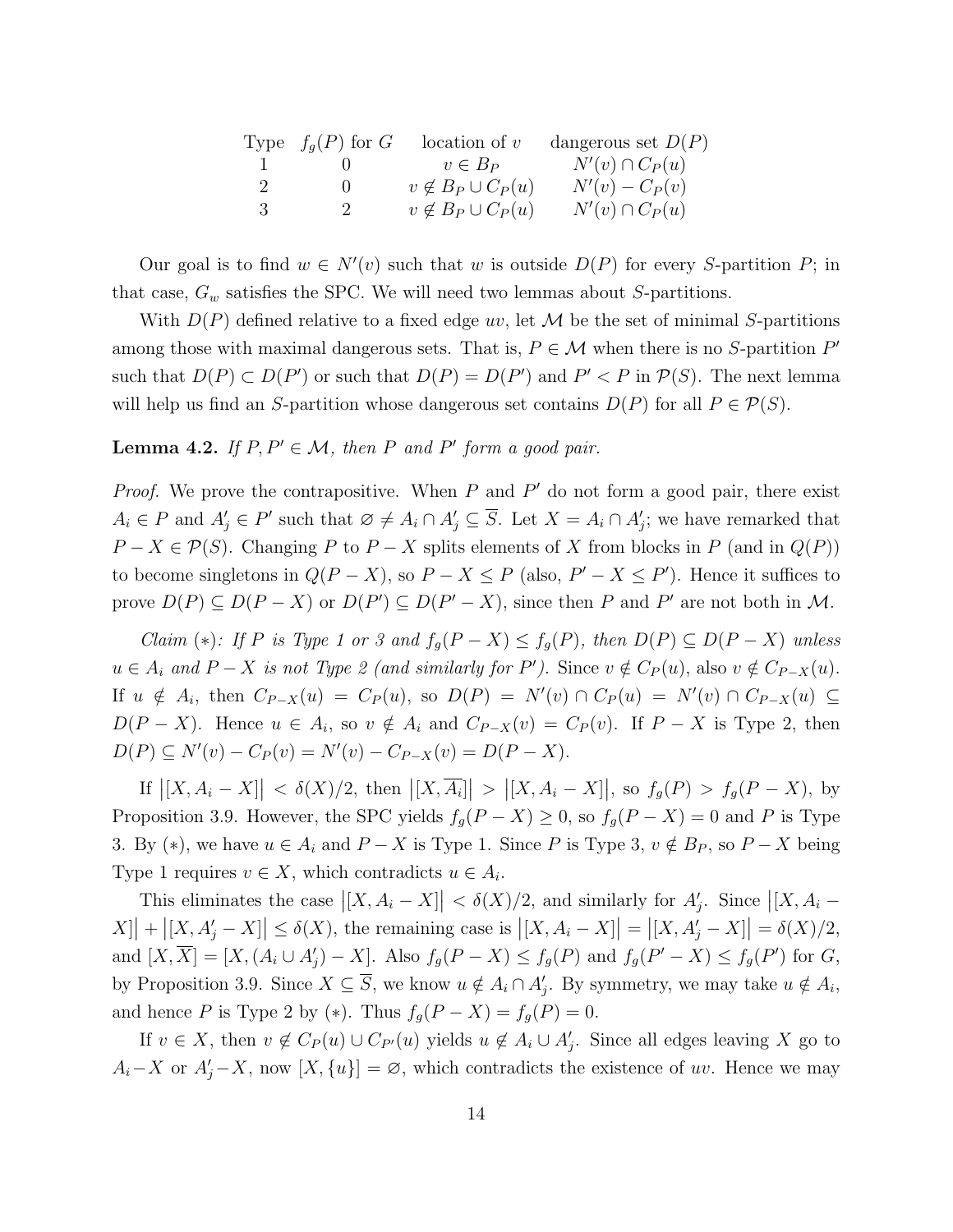assume  $v \notin X$ . Since  $f_g(P-X) = 0$  and P is Type 2,  $v \notin X$  implies  $P-X$  is Type 2, so  $D(P) = N'(v) - C_P(v) \subseteq N'(v) - C_{P-X}(v) = D(P-X).$  $\Box$ 

We now obtain a single S-partition whose dangerous set contains all dangerous sets.

**Lemma 4.3.** *There exists an S-partition whose dangerous set contains*  $\bigcup_{P \in \mathcal{P}(S)} D(P)$ .

*Proof.* If the dangerous sets for all S-partitions in  $M$  are the same, then every member of M has the desired property. Suppose  $P, P' \in \mathcal{M}$  exist with  $D(P) \neq D(P')$ . By Lemma 4.2, P and P' form a good pair. Let  $\check{P} = P \lor P'$  and  $\hat{P} = P \land P'$ . If  $\hat{P}$  is a Type 2 partition, then  $D(P) \subseteq N'(v) - C_P(v) \subseteq N'(v) - C_{\hat{P}}(v) = D(\hat{P})$ , which contradicts  $P \in \mathcal{M}$ .

*Case 1:* u and v lie in the same block of  $\check{P}$ . By Lemma 3.7 and the SPC,  $f_q(P)$  +  $f_g(P') \geq f_g(\hat{P}) + f_g(\check{P}) + 4 \geq 4$ . Since  $D(P), D(P') \neq \emptyset$  requires  $f(P), f(P') \leq 2$ , we have  $f_g(\hat{P}) = f_g(\check{P}) = 0$ . Also  $f_g(P) = f_g(P') = 2$ , so P and P' are both Type 3, and  $v \notin B_P \cup B_{P'} = B_{\hat{P}}$ . We conclude that  $\hat{P}$  is Type 2.

*Case 2:* u and v do not lie in the same block of  $\check{P}$ . Suppose first that  $f_q(\check{P}) \geq 4$ , so both P and P' are Type 3 and  $f_g(\hat{P}) = 0$ . Also  $v \notin B_P \cup B_{P'} = B_{\hat{P}}$ , so  $\hat{P}$  is Type 2.

Next suppose that  $f_g(\check{P}) = 2$ . By submodularity, P or P' must be Type 3; let P be Type 3. Hence  $v \notin B_P$ . Since always  $B_{\check{P}} = B_P \cap B_{P'}$  (Proposition 3.2), we obtain  $v \notin B_{\check{P}}$ .

Hence we may assume that  $f_g(\check{P}) = 0$  or that  $f_g(\check{P}) = 2$  and  $v \notin B_{\check{P}}$ . Now  $D(\check{P}) \supseteq$  $N'(v) \cap C_{\check{P}}(u) \supseteq N'(v) \cap (C_P(u) \cup C_{P'}(u))$ . If neither P nor P' is Type 2, then this last set is  $D(P) \cup D(P')$ . Since  $D(P) \neq D(P')$  and  $P, P' \in \mathcal{M}$ , neither of  $D(P)$  and  $D(P')$  contains the other. Hence  $D(\check{P})$  strictly contains both, which contradicts  $P, P' \in \mathcal{M}$ .

If both P and P' are Type 2, then submodularity yields  $f_g(\hat{P}) = 0$ . Also  $v \notin B_P \cup B_{P'} = 0$  $B_{P\wedge P'}$ , so  $\hat{P}$  is Type 2. If P (and not P') is Type 2, then  $D(P) = N'(v) - C_P(v)$  and  $D(P') = N'(v) \cap C_{P'}(u)$ . Since u and v are not in the same block of  $\check{P}$ , the sets  $C_P(v)$  and  $C_{P'}(u)$  are disjoint. Hence have  $D(P') \subset D(P)$ , contradicting  $P' \in \mathcal{M}$ .  $\Box$ 

Next we prove an analogue of Mader's Splitting Lemma (Lemma 5.4). Recall that  $N'(v) =$  $N_G(v) - \{u\}$  if uv has multiplicity 1, and otherwise  $N'(v) = N_G(v)$ . When A or B has only one vertex v, we write v instead of  $\{v\}$  in the notation  $[A, B]$ .

**Theorem 4.4.** *If* G *satisfies the Strong Partition Condition and has an edge wv with*  $u \in S$ ,  $v \notin S$ , and  $d_G(v) > g(v)$ , then there is a vertex  $w \in N'(v)$  such that  $G_w$  satisfies the SPC.

*Proof.* By Lemma 4.3, there exists an  $S$ -partition  $P$  whose dangerous set contains the dangerous sets (relative to uv) for all S-partitions. If no desired vertex w exists, then  $D(P) = N'(v)$ .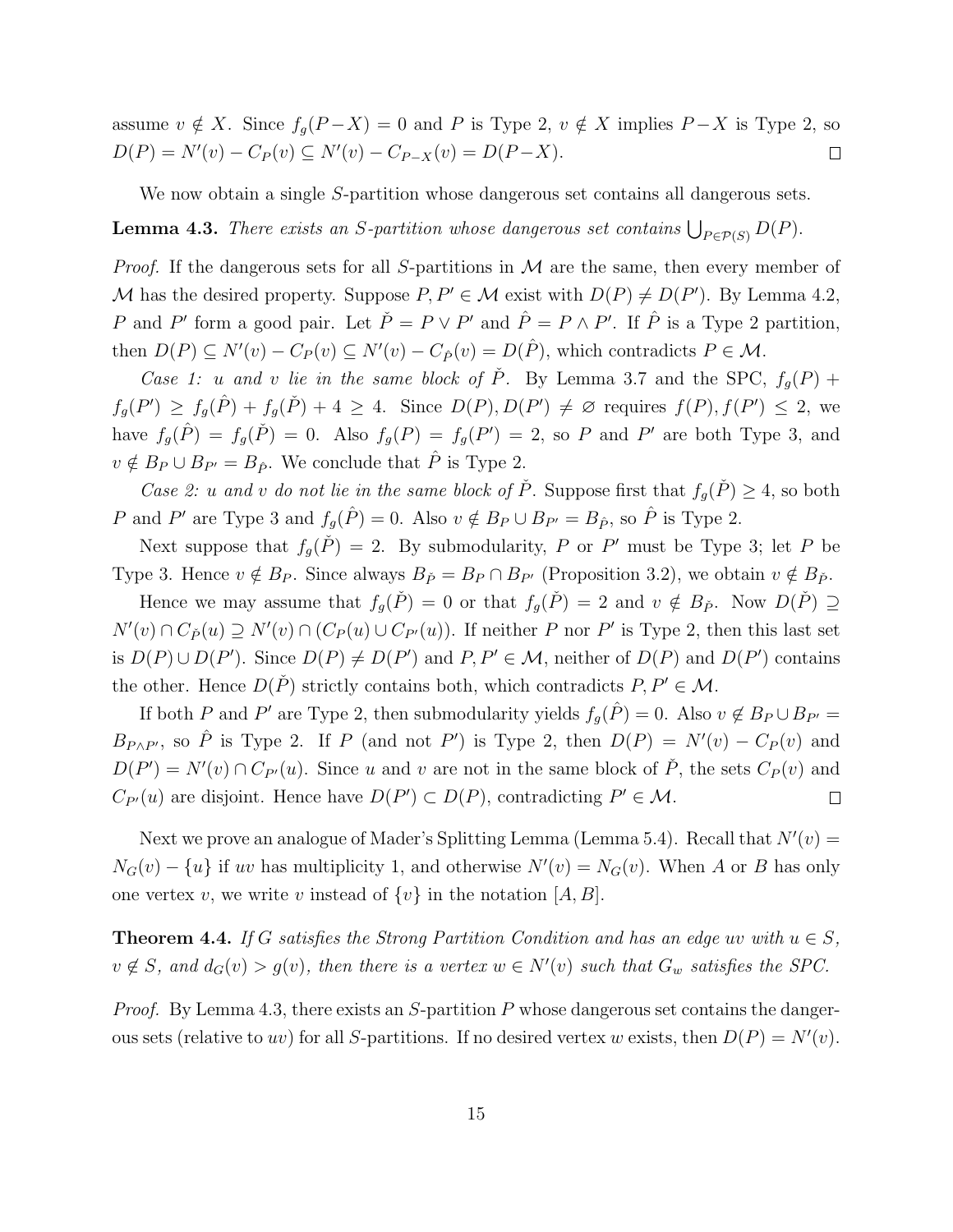Thus  $|[v, C_P(v)]| = 0$ . Let P' be the S-partition obtained from P by moving v to  $C_P(u)$ ; note that  $|P'| = |P|$  and  $T_{P'} = T_P$ .

Using the expression for  $f_g$  in (1), we have  $f_g(P) - f_g(P') = d_G(v) - g(v) > 0$  when P is Type 1, and  $f_g(P) - f_g(P') = 2 |[v, C_P(u)]| - 2 |[v, C_P(v)]| > 0$  when P is Type 2 or Type 3. Since  $f_g(P') \geq 0$ , this yields  $f_g(P) > 0$ . Hence P is Type 3.

Since  $N'(v) = D(P)$ , now  $N_G(v) \subseteq C_P(u)$ . Since g is an S-parity function,  $v \notin S$ , and  $d_G(v) > g(v)$ , we also have  $|[v, C_P(u)]| = d_G(v) \ge g(v) + 2 \ge 2$ . Now  $2 \ge f_g(P) - f_g(P') =$  $2|[v, C_P(u)]| \ge 4$ , a contradiction. We conclude that the desired vertex w exists.  $\Box$ 

We can now prove our main result.

Theorem 2.2. *Let* S *be a set of terminals in* G*. If* g *is an* S*-parity function for* G*, then* G *has a*  $(k, g)$ -family if and only if  $f_q(P) \geq 0$  for all  $P \in \mathcal{P}(S)$ *.* 

*Proof.* Proposition 2.3 proves necessity. For sufficiency, we use induction on the total number of vertices and edges, with trivial basis. Theorem 2.9 is the case  $S = V(G)$ , so we may assume  $\overline{S} \neq \emptyset$ . We will reduce the claim to a special case where Theorem 2.9 applies.

Let  $R = \overline{S} \cap N(S)$ . We may assume  $R \neq \emptyset$ ; otherwise, the induction hypothesis applies to  $G - \overline{S}$ . If  $d_G(v) > g(v)$  for some  $v \in R$ , then choose  $u \in N(v) \cap S$ . Theorem 4.4 provides  $w \in N'(v)$  (for this u and v) such that  $G_w$  satisfies the SPC. Since  $G_w$  is smaller than G, it has a  $(k, g)$ -family. If any of the resulting S-connectors or paths contain the edge uw that is not in G, then replacing that edge with the original uv and vw yields a  $(k, g)$ -family in G.

Hence we may assume  $d_G(v) = g(v)$  for  $v \in R$ , by Proposition 2.4. We next reduce to the case  $N(v) \subseteq S$  for all  $v \in R$ . Let  $P = \{S\}$ ; that is,  $|P| = 1$  and  $B_P = \overline{S}$ . Since always  $|S| \ge 2$ , we have  $T_P = \emptyset$ , and hence  $f_g(P) = |[S, \overline{S}]| - g(\overline{S})$ . By the SPC,  $|[S,\overline{S}]|\geq g(\overline{S})\geq \sum_{v\in R}d_G(v)$ . However,  $|[S,\overline{S}]|\leq \sum_{v\in R}d_G(v)$ . We conclude that R is an independent set whose neighbors all lie in S and that  $g(v) = 0$  for  $v \in \overline{S} - R$ .

We argue that in this remaining case  $G[S]$  satisfies the SPC. Let  $\hat{P}$  be an S-partition of G[S]; note that  $B_{\hat{P}} = \emptyset$ . We may also view  $\hat{P}$  as an S-partition of G, in which case we denote it by P, so  $B_P = \overline{S}$ . Comparing values of  $f_g$  for  $G[S]$  and G, we have  $f_g(\hat{P}) - f_g(P) =$  $g(B_P) - |[S,\overline{S}]|$ . Since  $g(B_P) = g(R) = |[S,\overline{S}]|$ , we have  $f_g(\hat{P}) = f_g(P) \ge 0$ .

Since G[S] satisfies the SPC, Theorem 2.9 yields  $k+g(S)$  edge-disjoint subgraphs of G[S] such that k are S-connectors in  $G[S]$  and the others combine into disjoint sets of  $g(v)$  edges at v for each  $v \in S$ . Since  $g(v) = 0$  for  $v \in \overline{S} - R$  and  $g(v) = d_G(v)$  for  $v \in R$ , adding the edges from R to S as directed paths completes a  $(k, q)$ -family for G.  $\Box$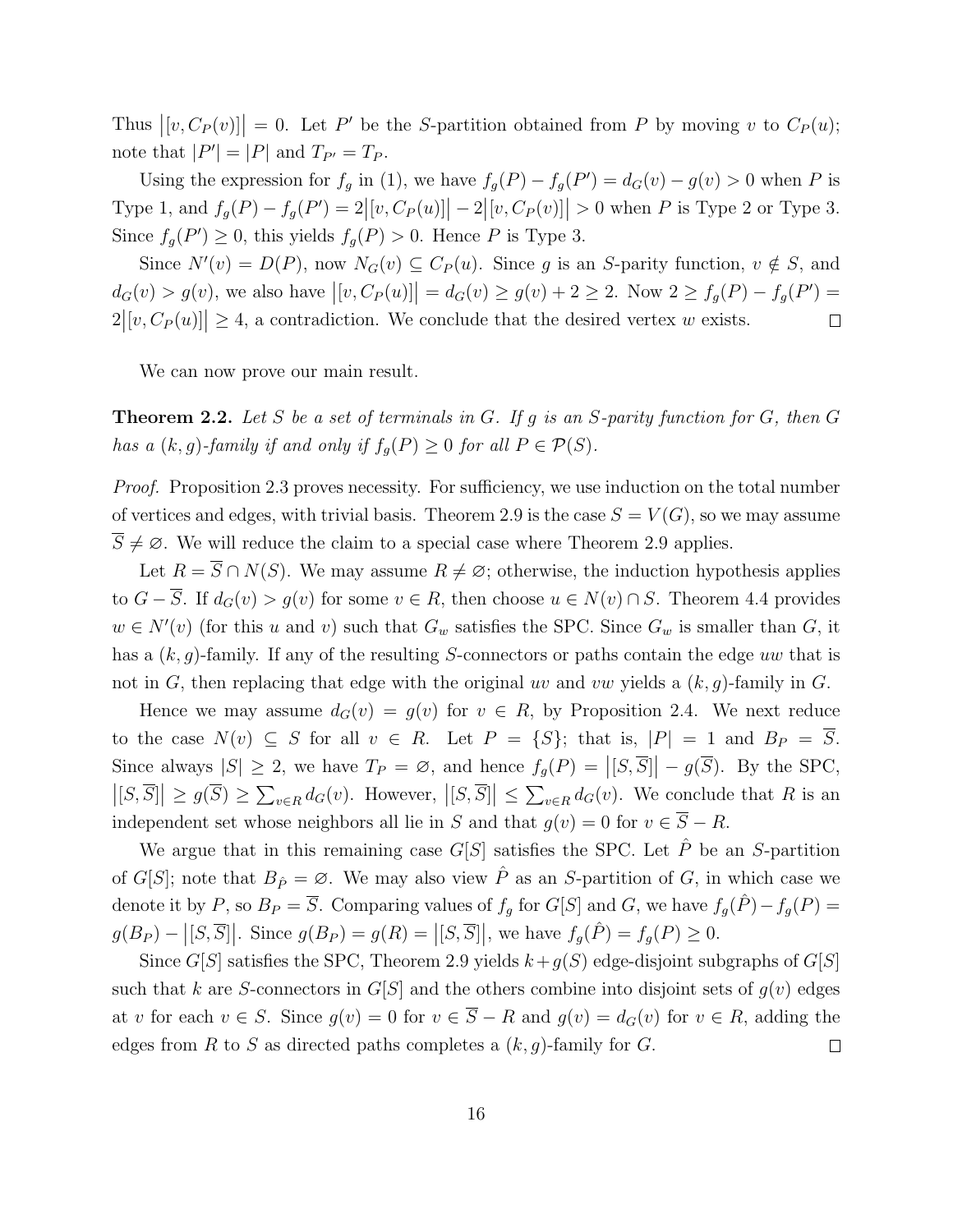## 5 Steiner tree packing

In this section we apply Theorem 2.2 to the problem of packing S-trees. Recall that  $E(v)$ denotes the set of edges incident to a vertex v and that a vertex set S is j-edge-connected in a graph G when deleting any set of fewer than  $j$  edges leaves  $S$  in a single component. Our sufficient condition for  $k$  edge-disjoint  $S$ -trees uses the following theorem, which is the main technical result of this section and is proved using Theorem 2.2.

**Theorem 5.1.** Let k and  $\lambda k$  be positive integers with  $\lambda \geq 6.5$ . Let S be a vertex set that *is*  $\lambda k$ -edge-connected in a graph G. Fix a vertex  $v \in S$  with  $d_G(v) = \lambda k$ . Let  $E_0, \ldots, E_k$ *be a partition of*  $E(v)$ *, and let*  $N_i = \{w: vw \in E_i\}$ *. If*  $|E_0| \geq k$ *, then* G *has edge-disjoint subgraphs*  $H_0, \ldots, H_k$  *such that (1)*  $E_i \subseteq E(H_i)$  *for*  $0 \leq i \leq k$ *;* 

 $(2)$   $d_{H_0}(s) \geq k$  *for all*  $s \in S$ *; and* 

*(3) for*  $1 \leq i \leq k$ *, the vertex set*  $(S - \{v\}) \cup N_i$  *is connected in*  $H_i - v$ *.* 

Graphs  $H_0, \ldots, H_k$  satisfying the requirements in Theorem 5.1 *properly extend*  $E_0, \ldots, E_k$ or *form a proper extension* of  $E_0, \ldots, E_k$  in G. By the meaning of "partition", each  $E_i$  is nonempty. This notion of proper extension refines the "extension property" used by Lau in [6]. Lau had no special subgraph  $H_0$ , and he required  $d_{H_i}(s) \geq 2$  for each i and each  $s \in S$ . In the special case where S is independent, distributing the edges of our  $H_0$  to the other subgraphs yields  $H_1, \ldots, H_k$  satisfying his conditions. Lau used only the Nash-Williams Theorem, which we have extended to a condition for  $(k, q)$ -families.

Theorem 5.1 immediately yields Theorem 1.5.

#### Theorem 1.5*. If* S *is* 6.5k*-edge-connected in* G*, then* G *contains* k *edge-disjoint* S*-trees.*

*Proof.* Form  $\tilde{G}$  by adding to  $G$  a vertex  $v$  and any  $[6.5k]$  edges joining  $v$  to  $S$ . Let  $\hat{S} = S \cup \{v\}$ ; note that  $\hat{S}$  is [6.5k]-edge-connected in  $\hat{G}$ . Partition  $E(v)$  into  $E_0, \ldots, E_k$ with  $|E_0| \geq k$ . Applying Theorem 5.1 to  $\hat{G}$  and  $\hat{S}$  instead of G and S yields subgraphs  $H_0, \ldots, H_k$ . By property (3) in Theorem 5.1,  $H_1, \ldots, H_k$  contain the desired S-trees.  $\Box$ 

**Definition 5.2.** *Minimal counterexample*  $G_0$ . If Theorem 5.1 is not true, then there is a graph  $G_0$  with fewest edges such that  $S, v, \lambda, k$  and  $E_0, \ldots, E_k$  satisfy the hypotheses of Theorem 5.1 (where  $\lambda k$  is an integer) and yet no proper extension of  $E_0, \ldots, E_k$  exists. Among such structures, choose one such that  $\overline{S}$  is smallest, where  $\overline{S} = V(G_0) - S$ . Henceforth let  $G_0$  be such a minimal counterexample. In the lemmas of this section, we obtain properties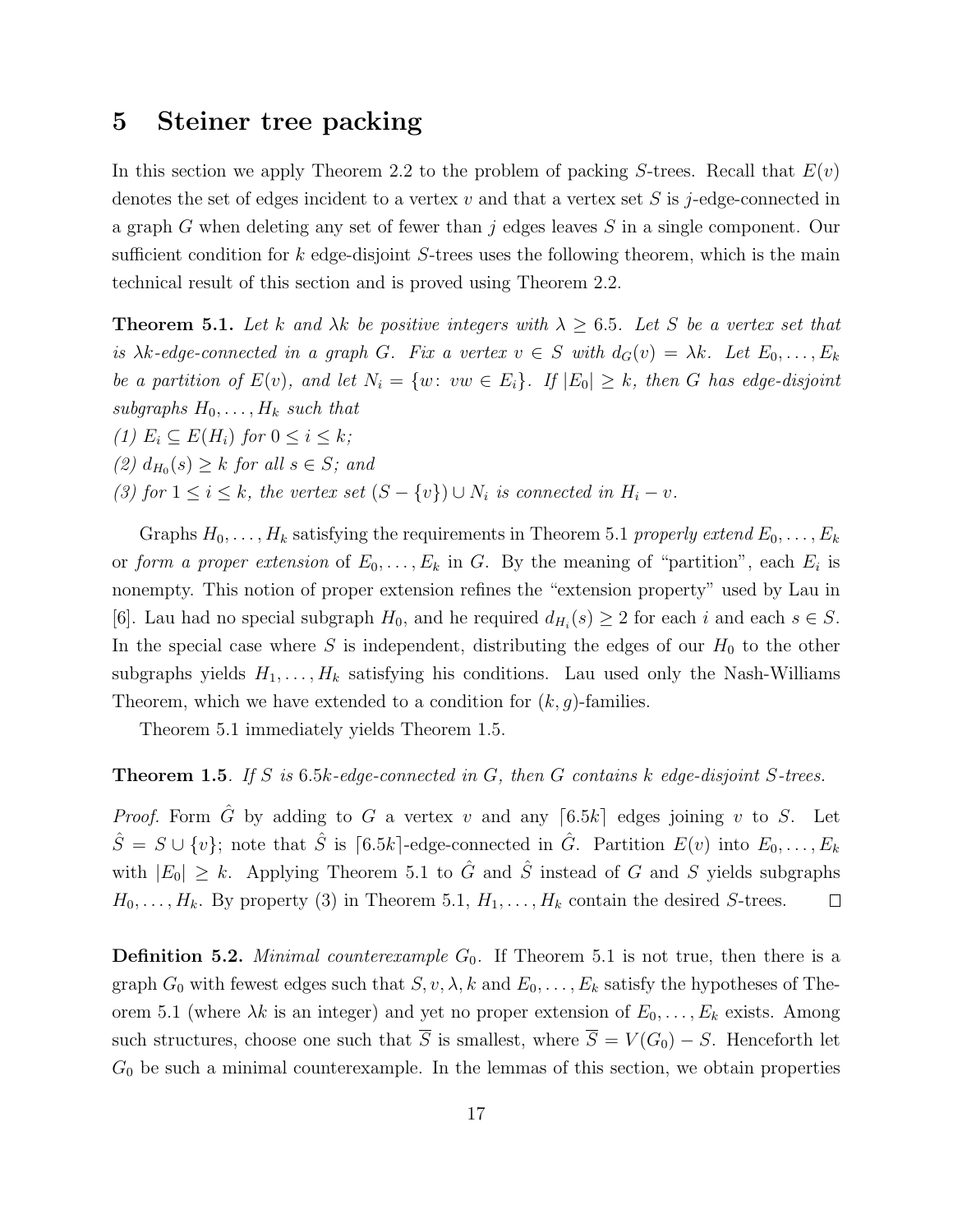that  $G_0$  must satisfy, eventually obtaining a contradiction. Minimality implies that  $G_0$  is connected. Also, a  $\lambda k$ -edge-connected set of size at least 2 cannot have a loop at a vertex of degree  $\lambda k$ , so we may assume there is no loop at the fixed vertex v.  $\Box$ 

### **Lemma 5.3.** In  $G_0$ , the set  $\overline{S}$  of non-terminal vertices is independent.

*Proof.* Let e be an edge with endpoints in  $\overline{S}$ . If S is  $\lambda k$ -edge-connected in  $G_0 - e$ , then by the minimality of  $G_0$  there exist  $H_0, \ldots, H_k$  that properly extend  $E_0, \ldots, E_k$  in  $G_0 - e$ . These subgraphs also properly extend  $E_0, \ldots, E_k$  in  $G_0$ .

Hence S is not  $\lambda k$ -edge-connected in  $G_0 - e$ . Let F be a subset of  $E(G_0)$  with exactly  $\lambda k$  edges (including e) such that S is not connected in  $G_0 - F$ . Exactly two components of  $G_0 - F$  contain vertices of S, since S is  $\lambda k$ -edge-connected in  $G_0$ . Let  $G_1$  and  $G_2$  be the graphs obtained by contracting one of these components to a single vertex, calling that vertex  $v_j$  in  $G_j$ . For  $j \in \{1,2\}$ , let  $S_j = (S \cap V(G_j) \cup \{v_j\})$ ; note that  $S_j$  is  $\lambda k$ -edge-connected in  $G_j$ . By symmetry, we may assume that the special vertex v in S lies in  $V(G_1)$ .

Since the endpoints of e are in  $\overline{S}$ , the cut F does not isolate a vertex, so  $G_1$  and  $G_2$ are smaller than  $G_0$ . Hence there exist  $H_0^1, \ldots, H_k^1$  that properly extend  $E_0, \ldots, E_k$  in  $G_1$ . Let  $E_i^2 = E(H_i^1) \cap F$  for  $0 \le i \le k$ . In  $G^2$ , we obtain  $H_0^2, \ldots, H_k^2$  that properly extend  $E_0^2, \ldots, E_k^2$ . For  $0 \le i \le k$ , let  $H_i$  be the subgraph of G with  $E(H_i) = E(H_i^1) \cup E(H_i^2)$ . Now  $H_0, \ldots, H_k$  properly extend  $E_0, \ldots, E_k$  in  $G_0$ , a contradiction.  $\Box$ 

For  $x, y \in V(G)$ , let  $\kappa'(x, y; G)$  denote the *local edge-connectivity* of x and y in G, which is the minimum number of edges whose deletion leaves  $x$  and  $y$  in different components. Mader's Splitting Lemma is a powerful inductive tool involving local edge-connectivity.

Theorem 5.4 (Mader's Splitting Lemma [8]). *Let* x *be a non-cut-vertex of* G*. If* x *has degree at least 2 (except when*  $d_G(x) = 3$  *and* x has three distinct neighbors), then there is a  $shortcut \hat{G}$  of  $G$  at  $x$  such that  $\kappa'(u,v;G) = \kappa'(u,v; \hat{G})$  whenever  $u,v \in V(G) - \{x\}.$ 

To simplify our subsequent proofs, we need a slightly stronger version of Mader's Lemma that is less well known.

**Theorem 5.5** (Mader's Splitting Lemma, variation). *If*  $x \in V(G)$  *and* x *is not incident to a cut-edge of* G, then there is a shortcut  $\hat{G}$  of G at x that preserves local edge-connectivity  $in V(G) - \{x\}$  *unless*  $d_G(x) = 3$  *and* x *has three distinct neighbors.*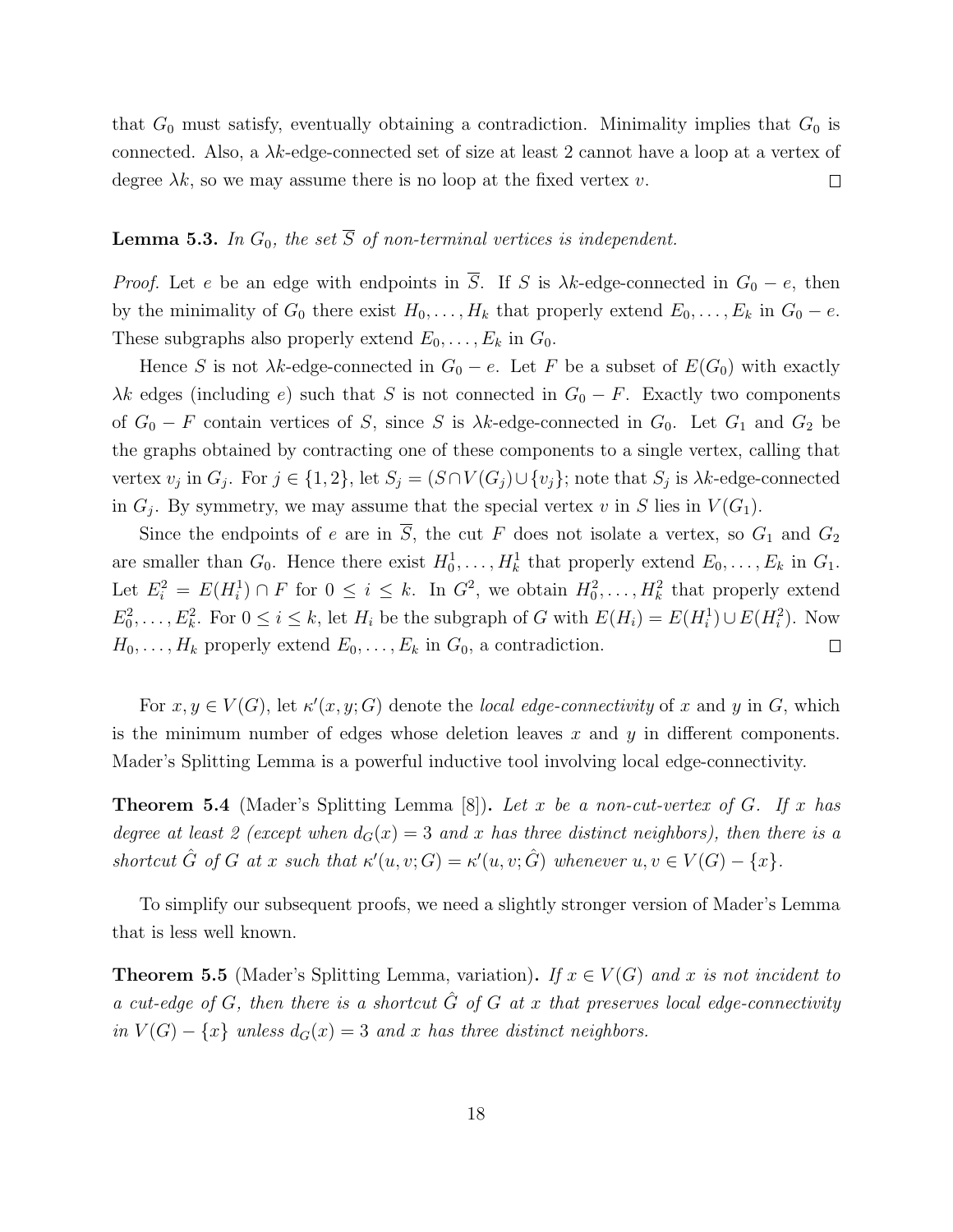*Proof.* By Lemma 5.4, we may assume that x is a cut-vertex of G. Since x is not incident to a cut-edge, x has at least two neighbors in each component of  $G - x$ . Let  $G_1, \ldots, G_t$  be the components of  $G - x$ . Let y and y' be neighbors of x in  $G_1$ , and let z and z' be neighbors of x in  $G_2$ . Form G' from G by the shortcut replacing yx and xz with yz. We show that  $\kappa'_{G'}(u,v) \geq \kappa'_{G}(u,v)$  for  $u,v \in V(G)$ .

Suppose first that  $u, v \in V(G_i) \cup \{x\}$ . Any family of edge-disjoint  $u, v$ -paths in G lies in the subgraph induced by  $V(G_i) \cup \{x\}$  and remains in G' unless it uses one of the shortcut edges. Hence we may assume  $i = 1$ , by symmetry. In that case, the shortcut edge yx can be replaced by a path through the edge  $yz$ , a  $zz'$ -path in  $G_2$ , and the edge  $z_2x$  to obtain a family of the same size in  $G'$ .

Hence we may assume that u and v lie in different components of  $G - x$ . Let  $\ell =$  $\min\{\kappa'_{G}(u,x),\kappa'_{G}(v,x)\}\.$  We showed in the previous paragraph that no set of  $\ell-1$  edges separates x from u or v in G'. Hence also no set of  $\ell-1$  edges separates u from v in G'. Since u and v lie in different components of  $G - x$ , all u, v-paths in G pass through x, and hence  $\kappa'_G(u, v) = \ell$ , which completes the proof.  $\Box$ 

Since Theorem 5.1 trivially holds for a graph that has only two vertices (both in  $S$ ), the next structural property of  $G_0$  allows us to assume henceforth that  $|S| \geq 3$ .

**Lemma 5.6.** In  $G_0$ , every vertex of  $\overline{S}$  has degree 3, with three distinct neighbors in S (and *hence*  $|S| \geq 3$ *).* 

*Proof.* Consider  $x \in \overline{S}$ . If x is incident to a cut-edge e, then S is contained within one component of  $G-e$ , since S is  $\lambda k$ -edge-connected in G. In this case, we can apply minimality in the choice of  $G_0$ , restricting the graph to that component.

We may therefore assume that x is not incident to a cut-edge. Except when  $d_{G_0}(x) = 3$ and x has three distinct neighbors, Mader's Splitting Lemma now implies that S is  $\lambda k$ -edgeconnected in some shortcut of  $G_0$  at x. By minimality in the choice of  $G_0$ , that shortcut of  $G_0$  has a proper extension of  $E_0, \ldots, E_k$ , which implies that  $G_0$  does also.

We may therefore assume that  $d_{G_0}(x) = 3$  and x has three distinct neighbors. By Lemma 5.3, those three distinct neighbors lie in S.  $\Box$ 

**Definition 5.7.** The modified set S' of terminals. Within  $G_0$ , pick a vertex  $u_i$  from  $N_i$  for  $1 \leq i \leq k$ . These vertices need not be distinct and may lie in S. Let  $U = \{u_1, \ldots, u_k\},\$  $S' = S - \{v\}, N'_i = N_i - u_i - S'$  and  $X = \bigcup_{i=1}^k N'_i$  (see Figure 2). Let M be the maximal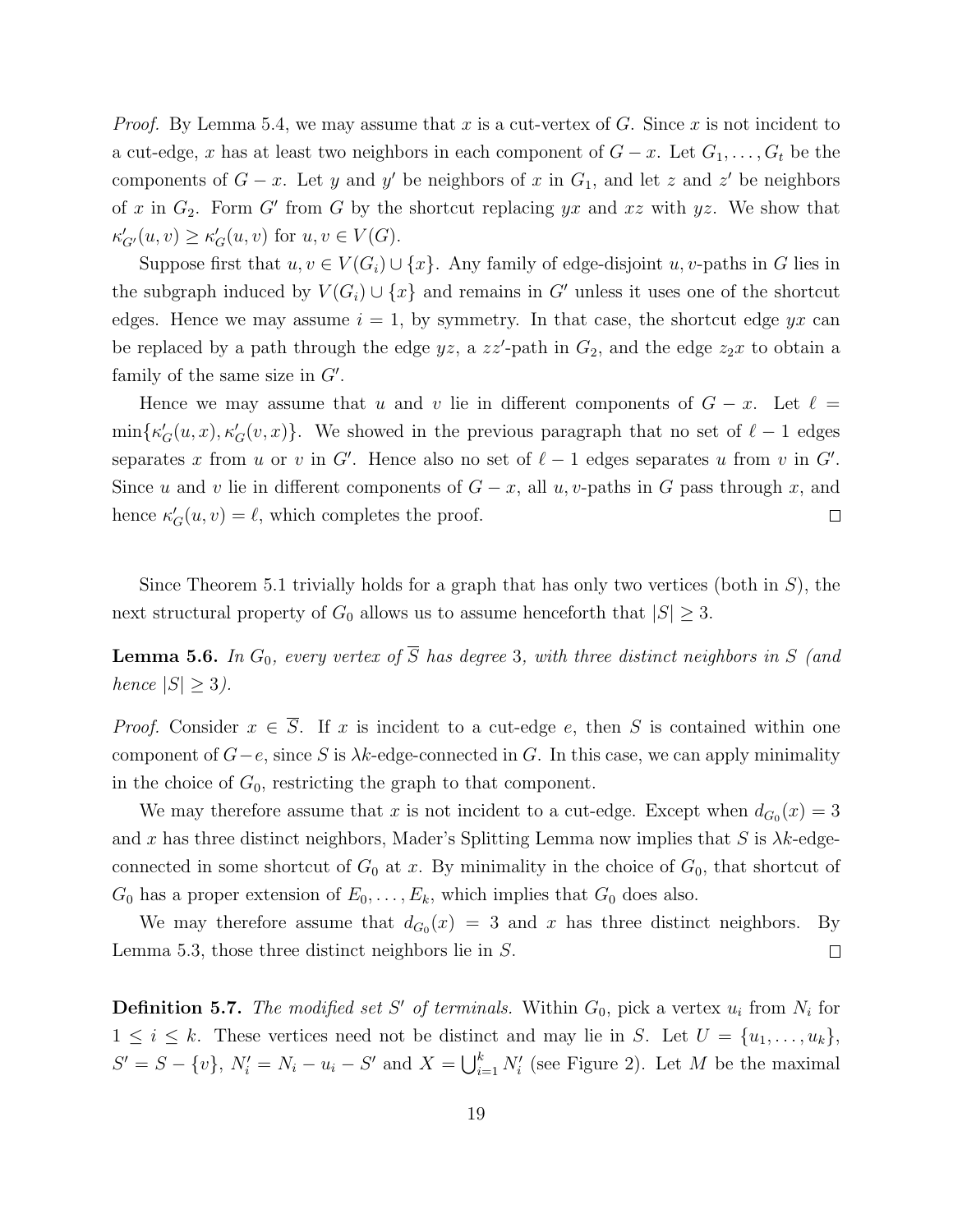

Figure 2: Vertices and vertex sets in  $G_0$ ; let  $G' = G_0 - v - X$ 

**Lemma 5.8.** In  $G_0$ , there exists a subgraph M' of M such that:  $(1)$   $d_{M'}(x) = 1$  *for all*  $x \in X$ *; and*  $(2) d_{M'}(s) \geq \lfloor d_M(s)/2 \rfloor$  *for all*  $s \in S'.$ 

*Proof.* By Definition 5.7,  $X \subseteq S \cap N_{G_0}(v)$ . Hence every vertex in X has two distinct neighbors in  $M$ , by Lemma 5.6. By adding one vertex adjacent to all vertices of odd degree in M and following an Eulerian circuit in each component of the resulting graph, we obtain an orientation D of M (ignoring the edges added to M) in which every vertex  $s \in S'$  has outdegree  $|d_M(s)/2|$  or  $\lceil d_M(s)/2 \rceil$  and every vertex of M has indegree 1. The subgraph of M whose edges are those oriented from  $S'$  to  $X$  in  $D$  is the desired subgraph  $M'$ .  $\Box$ 

**Definition 5.9.** *The derived graph*  $G'$  *and special parity function.* Given  $G_0$  as in Definition 5.2, let  $G' = G_0 - v - X$ . Using S' as the set of terminals, where  $S' = S - \{v\}$  as in Definition 5.7, we define a special  $S'$ -parity function  $g$  as follows

$$
g(u) = \begin{cases} 0, & u \in (N_0 \cup U) - S'; \\ 1, & u \in \overline{S} - N_{G_0}(v); \\ \max\{k - d_{M'}(u) - |E(u) \cap E_0|, 0\}, & u \in S'. \end{cases}
$$

We will prove that G' has a  $(k, g)$ -family for the terminal set S' and this S'-parity function g. Because the proof is lengthy, we first motivate it by using such a  $(k, g)$ -family to complete the proof of Theorem 5.1. Obtaining a proper extension of  $E_0, \ldots, E_k$  contradicts the definition of  $G_0$ , thus forbidding counterexamples and proving Theorem 5.1.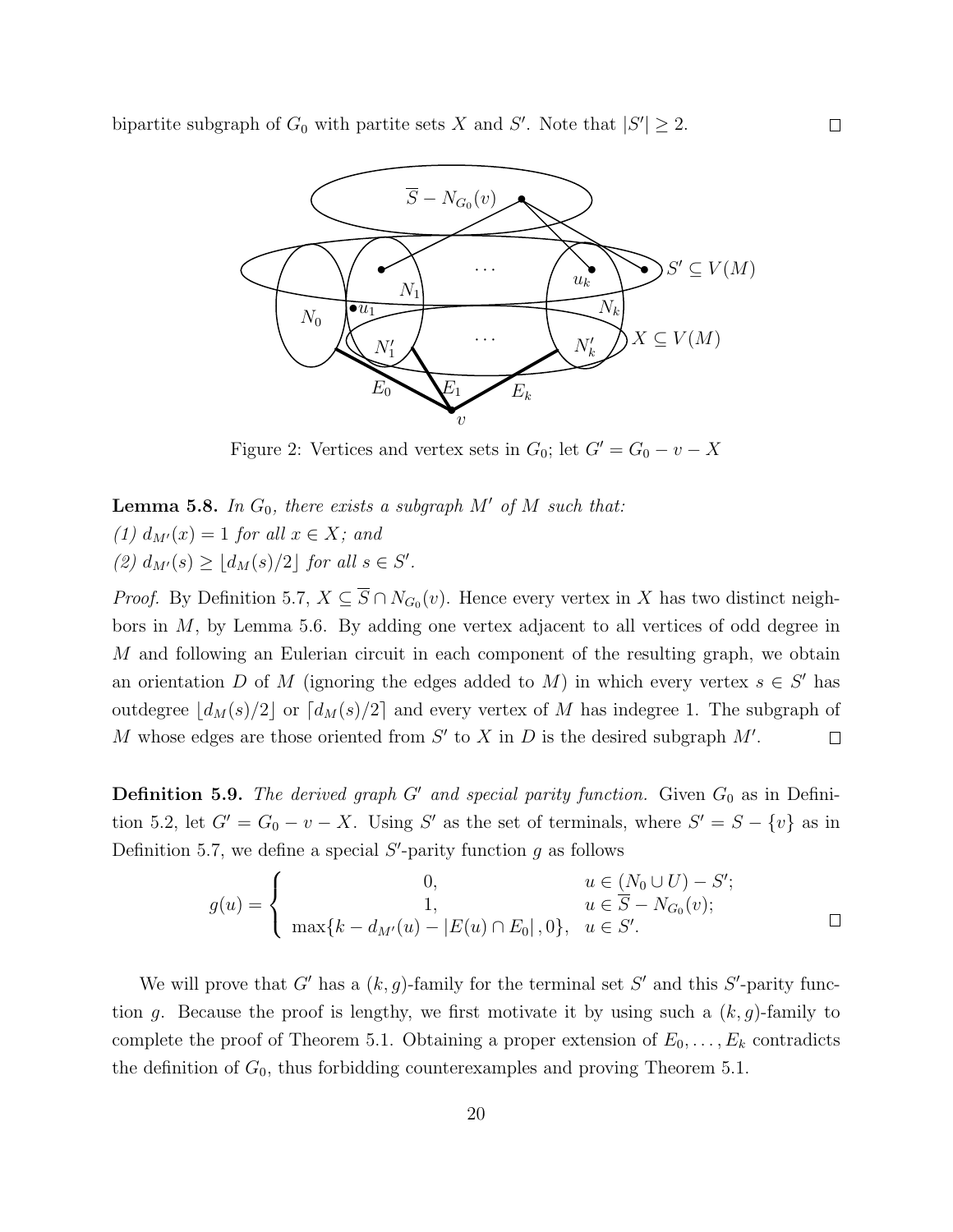**Lemma 5.10.** If the graph G' derived from  $G_0$  has a  $(k, g)$ -family for the S'-parity function g in Definition 5.9, then there is a proper extension of  $E_0, \ldots, E_k$  in  $G_0$ .

*Proof.* We will use a  $(k, g)$ -family in G' to extend  $E_0, \ldots, E_k$  in  $G_0$ , adding edges to  $E_i$  to form  $H_i$ , thereby satisfying (1) in Theorem 5.1. For  $1 \leq i \leq k$ , we will add to  $E_i$  the edges of one S ′ -connector and additional edges needed to ensure (3) in Theorem 5.1. To extend  $E_0$ , we will use the oriented paths in the  $(k, g)$ -family, suitably adjusted.

In order to handle vertices of  $U - S'$  (recall that  $U = \{u_1, \ldots, u_k\}$ ), we first adjust the  $(k, g)$ -family in G'. We are given S'-connectors  $H'_1, \ldots, H'_k$  and oriented paths  $P_1, \ldots, P_{g(V(G'))}$ . We may assume that  $H'_1, \ldots, H'_k$  are minimal S'-connectors. Thus each path joining vertices of S' in  $H'_j$  is an edge or has length 2 with internal vertex in  $\overline{S}$ .

Minimality also implies that short-cutting the paths forming  $H'_{j}$  turns  $H'_{j}$  into a tree  $T'_{j}$ with vertex set  $S'$ . Mark an edge in  $T'_{j}$  with label i if it arises by short-cutting the two-edge path through  $u_i$  for some  $u_i \in U - S'$ . Since such a vertex  $u_i$  has degree 2 in G', and  $H'_1, \ldots, H'_k$  are edge-disjoint, each label marks an edge in at most one tree. We will modify  $T'_1, \ldots, T'_k$  so that each  $T'_j$  contains at most one marked edge.

If some such tree T has two marked edges, then let  $e$  be one of them. At most  $k$  edges are marked, so some tree  $T'$  in the list has none. Adding  $e$  to  $T'$  completes a unique cycle via a path that crosses from one component of  $T - e$  to the other using an edge e' of T'. Replacing T and T' with  $T - e + e'$  and  $T' - e' + e$  yields a new set of trees in which fewer have more than one marked edge. The edge switch corresponds in  $G'$  to switching paths in the edge-disjoint  $S'$ -connectors.

Repeat the switching argument until no tree has more than one marked edge. Re-index the resulting S'-connectors so that each  $u_i \in U - S'$  occurs in none of  $H'_1, \ldots, H'_k$  other than  $H'_i$ . For  $1 \leq i \leq k$ , let  $\hat{H}_i$  be the spanning subgraph of  $G_0$  with edge set  $E_i \cup E(H'_i) \cup B_i$ , where  $B_i$  is the set of edges in  $E(M) - E(M')$  incident to  $N'_i$ . Let  $\hat{H}_0$  be the spanning subgraph of  $G_0$  with edge set  $E_0 \cup E(M') \cup \bigcup_{j=1}^{g(V(G))} E(P_j)$ .

Since  $H'_i$  is an S'-connector in G', all of  $S - \{v\}$  is connected in  $\hat{H}_i - v$ . If  $x \in N'_i$ , then x has two incident edges in M; one is in M' (by Lemma 5.8) and the other connects x to  $S - \{v\}$  in  $\hat{H}_i - v$ . Now all of  $(S - \{v\}) \cup N_i$  is connected in  $\hat{H}_i - v$ , except possibly  $u_i$  if  $u_i \in U - S'$ . In this case,  $u_i$  is not in M but is in G'. By the switching argument given above, if the two edges incident to  $u_i$  in G' are in  $\bigcup_{j=1}^k H'_j$ , then they are in  $H'_i$ , and we let  $H_i = \hat{H}_i$ . Otherwise, we add those two edges to  $\hat{H}_i$  to form  $H_i$ , unless they form some path  $P_r$  in the g-family (note that  $g(u_i) = 0$ ), in which case we add the edge leaving  $u_i$  in  $P_r$  to  $\hat{H}_i$  to form  $H_i$ . In each case,  $u_i$  is now connected to S', and we have satisfied (3) in Theorem 5.1.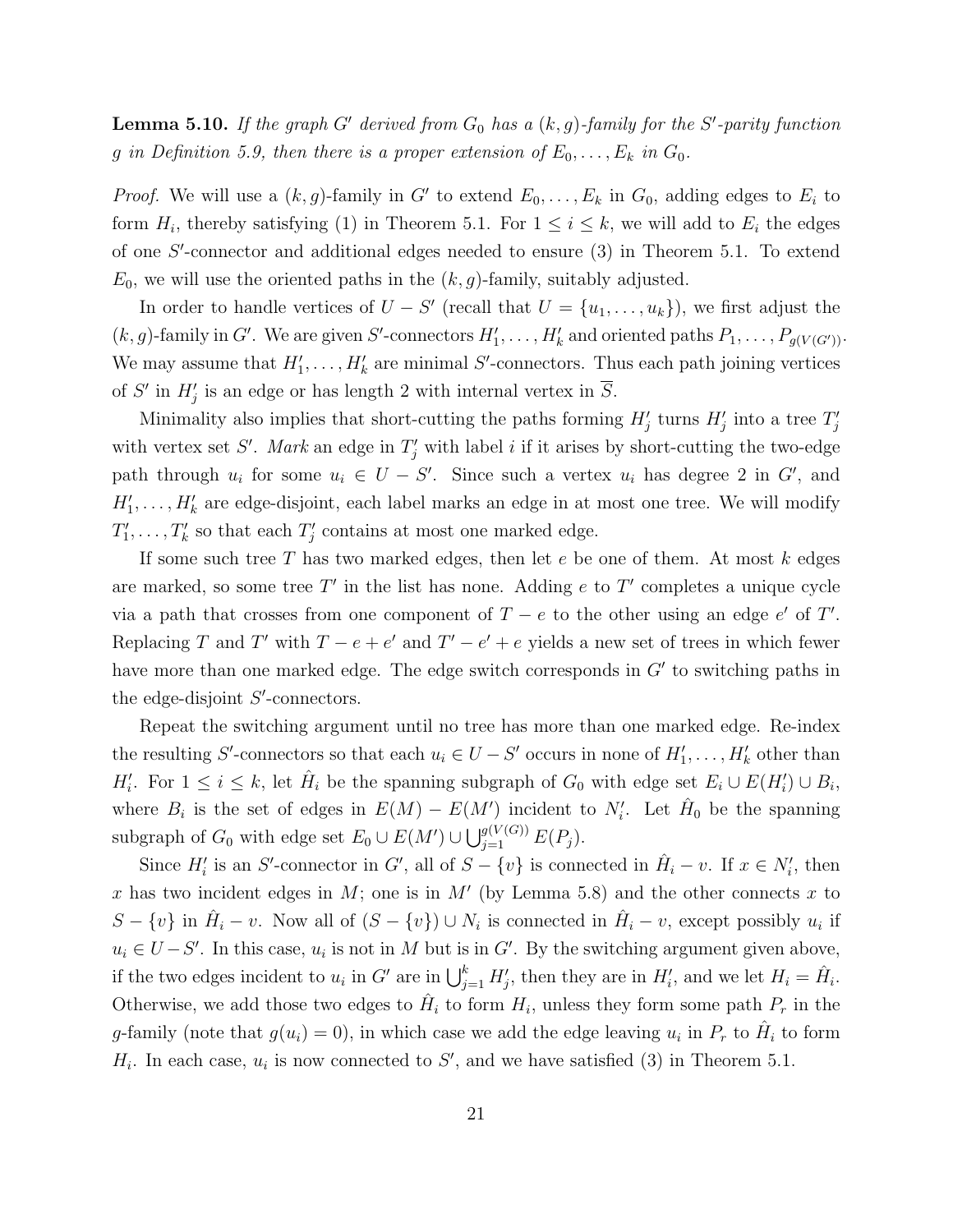In forming  $H_i$ , we may have removed one edge of one path  $P_r$  from  $\hat{H}_0$ . Let  $H_0$  be the subgraph of  $\hat{H}_0$  that remains after all such edges have been removed. No edges of  $E_0$  were removed, so  $d_{H_0}(v) \geq k$ , and we need only check that  $H_0$  has enough edges at each  $s \in S'$  to satisfy (2) in Theorem 5.1. There remain at least  $g(s)$  edges from the paths in the g-family, since we removed only edges leaving vertices of  $U - S'$ . Adding  $E(s) \cap E_0$  and the edges of  $M'$  yields  $d_{H_0}(s) \ge g(s) + |E(s) \cap E_0| + d_{M'}(s) \ge k$ .  $\Box$ 

By Lemma 5.10, the next lemma completes the proof of Theorem 5.1 and hence also Theorem 1.5. This is where we use  $\lambda \geq 6.5$ . Although introducing the vertex set U complicates the construction in Lemma 5.10, it enables us to improve our result from  $\lambda \ge 10$  to  $\lambda \ge 6.5$ by reducing the requirement on  $d_{H_0}(s)$  in (2) of Theorem 5.1 from 2k to k.

**Lemma 5.11.** *Given*  $G_0$ *, the derived graph*  $G'$  *has a*  $(k, g)$ -family for the  $S'$ -parity function g *in Definition 5.9.*

*Proof.* By Theorem 2.2, it suffices to prove that the SPC holds for  $G'$  and  $g$ . That is,  $f_g(P) \geq 0$  for each S'-partition P of G'. Recall the definition:

$$
f_g(P) = \sum_{A_i \in P} \delta_{G'}(A_i) - 2k(|P| - 1) - g(B_P) - 2g(T_P).
$$
 (4)

Our discussion of P and the sets  $B_P$  and  $T_P$  is always with respect to G'. It suffices to prove  $f_g(P) \geq 0$  for a S'-partition P with special properties among those that minimize  $f_g$ .

By Lemma 5.6, every vertex of  $V(G_0)-S$  has degree 3 in  $G_0$ , with three distinct neighbors in S. If  $w \in A_i - S'$  for some block  $A_i$  in P, and w has no neighbor in  $A_i$ , then w has a neighbor in some block  $A_j$  other than  $A_i$ , and switching w from  $A_i$  to  $A_j$  produces an S'partition P' of G' with  $f_g(P') < f_g(P)$ . Hence we may assume that every vertex of  $V(G') - S'$ in a block of P has a neighbor in that block.

Next, the definition of g immediately yields  $g(B_P) = n_o(B_P)$  (computed in G'). If  $w \in$  $B_P$ , then  $d_{G'}(w) \in \{2,3\}$ , and the neighbors of w are distinct vertices of S'. If  $d_{G'}(w) = 2$ , or if  $d_{G'}(w) = 3$  and w has two neighbors in one block of P, then let P' be the S'-partition formed from P by moving w into a block containing at least half of  $N_{G'}(w)$ . Regardless of whether  $d_{G'}(w)$  is 2 or 3, we obtain  $f_g(P') \leq f_g(P)$ . Iterating this operation yields P minimizing  $f<sub>g</sub>$  such that every vertex in  $B<sub>P</sub>$  has neighbors in three different blocks of P, and  $g(B_P) = |B_P|$ . Hence also v has no neighbor in  $B_P$ .

We can now exclude  $|P| = 1$ . If  $|P| = 1$ , then  $|S'| \ge 2$  implies  $T_P = \emptyset$ . Since vertices of  $B_P$  must have neighbors in three blocks, also  $B_P = \emptyset$ . Hence  $\delta(A_1) = 0$  and  $f_g(P) = 0$ .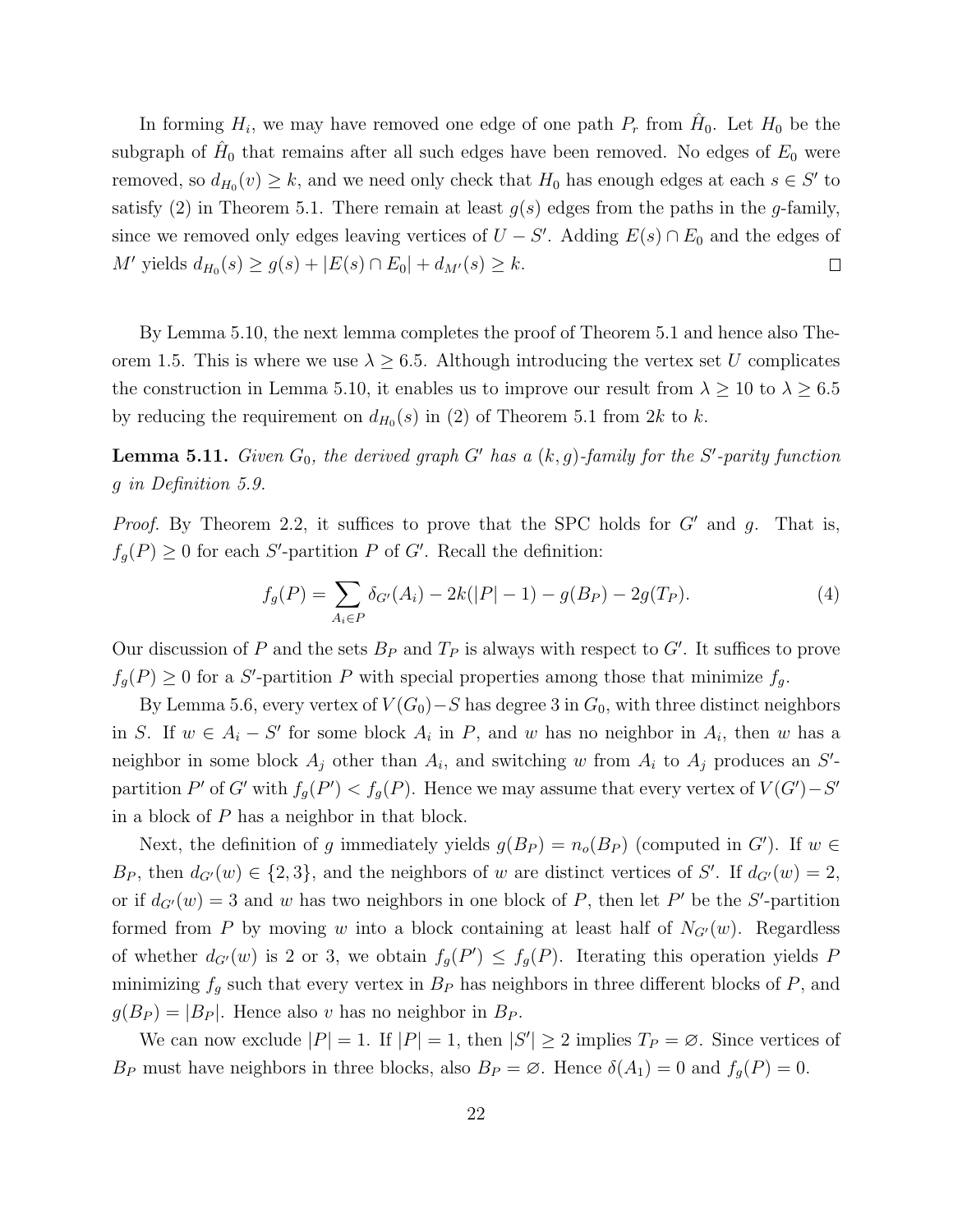To prove  $f_g(P) \geq 0$  when  $|P| > 1$ , we need lower bounds on  $\delta_{G'}(A_i)$ . We obtain these using the  $\lambda k$ -edge-connectedness of S in  $G_0$ . Vertices of X are not in  $G'$ , but in  $G_0$  they have exactly two neighbors in S'. For  $x \in X$  and  $j \in \{1,2\}$ , put  $x \in X_j$  when  $N(x) \cap V(G')$ intersects exactly j blocks in  $P$ ; thus  $X_1$  and  $X_2$  partition X. Add each vertex of  $X_1$  to the block of P containing its neighbors, forming  $A'_1, \ldots, A'_{|P|}$  from  $A_1, \ldots, A_{|P|}$ ; we have  $\delta_{G'}(A_i) = \delta_{G_0}(A'_i) - |[A'_i, X_2 \cup \{v\}]|$ . Since S is  $\lambda k$ -edge-connected in  $G_0$ , its subset S' is also  $\lambda k$ -edge-connected in  $G_0$ . Since  $|P| > 1$ , we thus have  $\delta_{G_0}(A'_i) \geq \lambda k$  for  $1 \leq i \leq |P|$ . Since each vertex of  $X_2$  is adjacent to v and two vertices of  $S'$ , and v has no neighbor in  $B_P$ , in  $G_0$  we have  $\sum_{i=1}^{|P|} |[A'_i, X_2 \cup \{v\}]| = d_{G_0}(v) + |X_2|$ . These computations yield

$$
\sum_{A_i \in P} \delta_{G'}(A_i) = \sum_{i=1}^{|P|} \Big( \delta_{G_0}(A'_i) - |[A'_i, X_2 \cup \{v\}|] \Big) \geq \lambda k |P| - d_{G_0}(v) - |X_2| = \lambda k(|P| - 1) - |X_2|.
$$
\n(5)

Also  $3|B_P| = \delta_{G'}(B_P) \le \sum_{A_i \in P} \delta_{G'}(A_i)$ , so  $g(B_P) \le \frac{1}{3}$  $\frac{1}{3}\sum_{A_i\in P}\delta_{G'}(A_i)$ . Using (5),

$$
\sum_{A_i \in P} \delta_{G'}(A_i) - g(B_P) - 2k(|P| - 1) \ge \frac{2}{3} [(\lambda - 3)k(|P| - 1) - |X_2|]. \tag{6}
$$

Now, to prove  $f_g(P) \geq 0$ , using the definition in (4) and applying (6), it suffices to prove

$$
(\lambda - 3)k(|P| - 1) - |X_2| - 3g(T_P) \ge 0.
$$
\n(7)

Our last preliminary computation bounds  $|X_2|$ . Since  $X \subseteq \overline{S}$ , vertices of X have no incident multi-edges. Hence  $X \cap N_0 = \emptyset$ , and we explicitly discarded  $u_1, \ldots, u_k$  to form the sets comprising X. Hence  $E_0$  and the k edges from v to U do not reach X. Since  $d_{G_0}(v) = \lambda k$ , we conclude

$$
|X_2| \le |X| \le (\lambda - 2)k. \tag{8}
$$

Let  $T_P' = \{ s \in T_P : g(s) > 0 \}$ ; note that  $g(T_P') = g(T_P)$ . We complete the proof by considering four cases in terms of  $|P|$  and  $|T'_P|$ , showing in each case that  $f_g(P) \ge 0$ .

*Case 1:*  $|P| = 2$  *and*  $|T'_P| = 0$ . Since  $|P| < 3$ , we have  $B_P = \emptyset$ . Using (5) and (8) instead of (7) yields  $f_g(P) \ge \lambda k(|P|-1) - (\lambda - 2)k - 2k(|P|-1) = (\lambda - 2)k(|P|-2) = 0.$ 

*Case 2:*  $|T'_P| \leq |P| - 2$ . We may assume  $|P| \geq 3$ . Let L denote the left side of (7). Using  $g(s) = k - d_{M'}(s) - |E_0 \cap E(s)|$  for  $s \in T_P'$ , we have

$$
L \ge (\lambda - 3)k(|P| - 2) + (\lambda - 2)k - |X_2| - k - 3k|T'_P| + 3\sum_{s \in T'_P} d_{M'}(s)
$$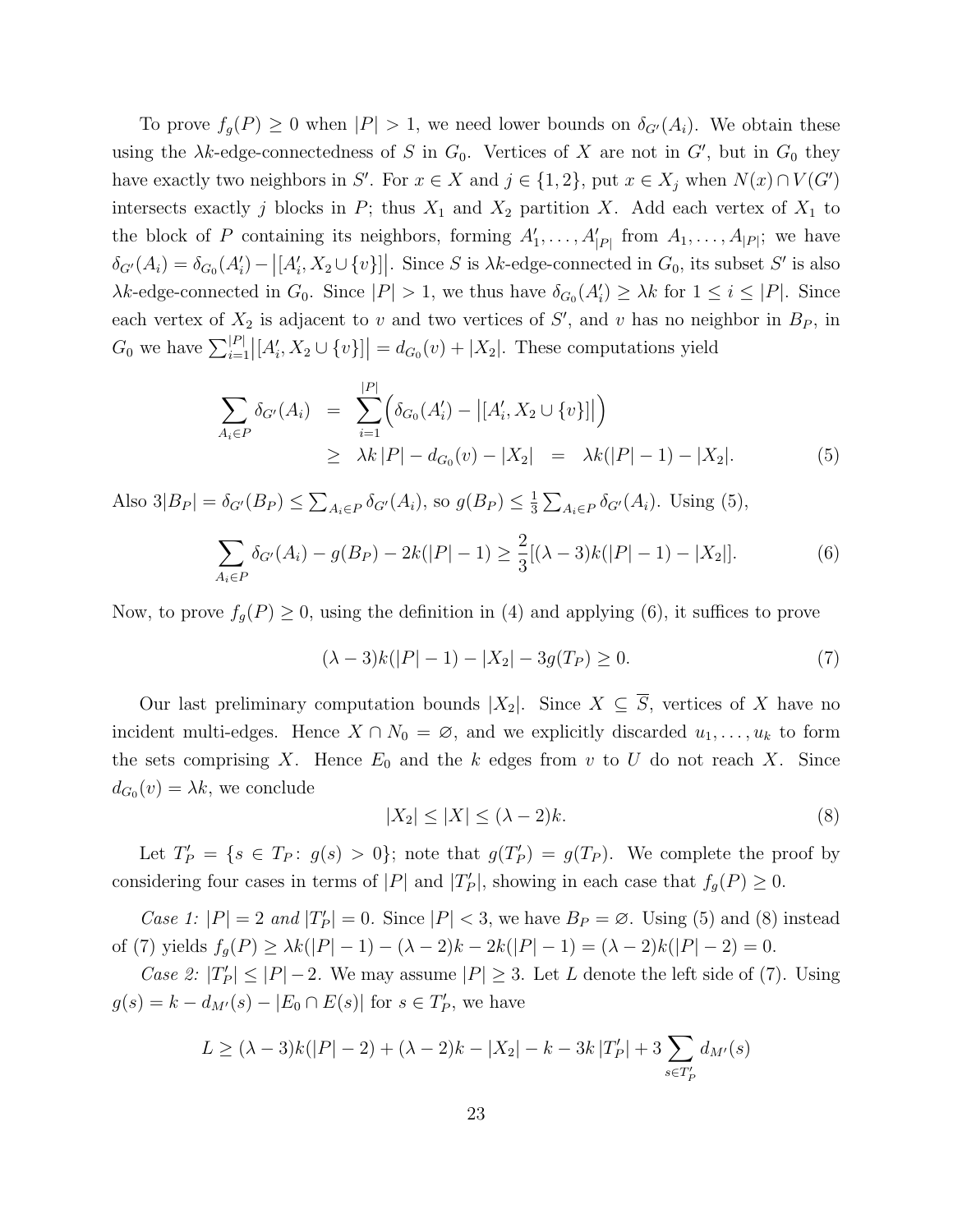If  $|P| \ge 4$  and  $|T'_P| \le |P|-2$ , then (8) and  $\lambda \ge 6.5$  yield  $L \ge (\lambda - 6)k(|P|-2) - k \ge 0$ . Hence we may assume  $|P| = 3$ . We obtain  $L \ge (\lambda - 4)k \ge 0$  if  $|T'_P| = 0$ , so we may also assume  $|T'_P|=1$ . Now let s be the one vertex of  $T'_P$ . The computation simplifies to

$$
L \ge -0.5k + (\lambda - 2)k - |X_2| + 3d_{M'}(s).
$$

Now  $|X_2| \le (\lambda - 2.5)k$  or  $d_{M'}(s) \ge k/6$  suffices. If both fail, then  $|[s, v]| \le d_{G_0}(v) - |X_2| <$ 2.5k (since  $d_{G_0}(v) = \lambda k$ ) and  $|[s, X_2]| \le d_M(s) \le 2d_{M'}(s) + 1 < k/3 + 1$ .

Now index the blocks of P so that  $s \in A_1$ . Focusing on  $A_1$ , we compute

$$
f_g(P) = \sum_{A_i \in P} \delta_{G'}(A_i) - 4k - |B_P| - 2g(s) \ge 2| [A_1, A_2 \cup A_3]| + 3|B_P| - 4k - |B_P| - 2k
$$
  
=  $2\delta_{G'}(A_1) - 6k = 2(\delta_{G_0}(A_1) - |[s, X_2 \cup \{v\}]|) - 6k$   
>  $13k - 2(k/3 + 1 + 2.5k) - 6k > 0$ .

*Case 3:*  $|T'_P| = |P| - 1 \ge 1$ . Each  $x \in X_2$  has neighbors in S in two blocks of P; hence x has a neighbor in  $T_P'$ . Thus  $\sum_{s \in T_P'} d_M(s) \ge |X_2|$ . Also,  $g(T_P') \le k |T_P'| - \sum_{s \in T_P'} d_{M'}(s)$ . Starting again from L, the left side of (7), and using  $\lambda k \geq 6k + 1$ , we have

$$
L \ge (\lambda - 3)k(|P| - 1) - |X_2| - 3k(|P| - 1) + 3 \sum_{s \in T_P'} d_{M'}(s)
$$
  
 
$$
\ge (|P| - 1) + \sum_{s \in T_P'} d_{M'}(s) + \sum_{s \in T_P'} (d_M(s) - 1) - |X_2| \ge 0.
$$

*Case 4:*  $|T'_P| = |P| \ge 2$ . Here  $T'_P = S'$ , and each block of P contains just one vertex of S', so  $X_1 = \emptyset$  and  $X = X_2$ . Also,  $d_{M'}(T_P') = d_{M'}(S') = d_{M'}(X) = |X|$ . Hence  $g(T'_P) = k |P| - |X| - |[v, S'] \cap E_0|.$ 

We need to strengthen the lower bound on  $\sum_{A_i \in P} \delta_{G'}(A_i)$  and upper bound on  $|B_P|$ used in (5). Let  $W = \{w \in \overline{S} : vw \in E_0\}$ . Note that  $|[v, W]| = |W|$ , since  $W \subseteq \overline{S}$ . If  $w \in W \cap A_i$ , then w is adjacent to the vertex of S' in  $A_i$  (by our initial reduction of P) and to a vertex of S' in another block  $A_j$  (by Lemma 5.6). Hence  $\delta_{G'}(A_i) = \delta_{G'}(A_i - W)$ . Since  $|[S', X]| = 2|X|$ , and  $X \subseteq N(v)$ , and  $S'$  is  $\lambda k$ -edge-connected in  $G_0$ , we have

$$
\sum_{A_i \in P} \delta_{G'}(A_i) = \sum_{A_i \in P} (\delta_{G_0}(A_i - W) - |[A_i - W, X \cup \{v\}]|)
$$
  
\n
$$
\geq \lambda k |P| - d(v) - |X| + |W| = \lambda k (|P| - 1) - |X| + |W|.
$$

Each vertex of  $B<sub>P</sub>$  supplies three of the edges leaving blocks of  $P$ , but not the edges leaving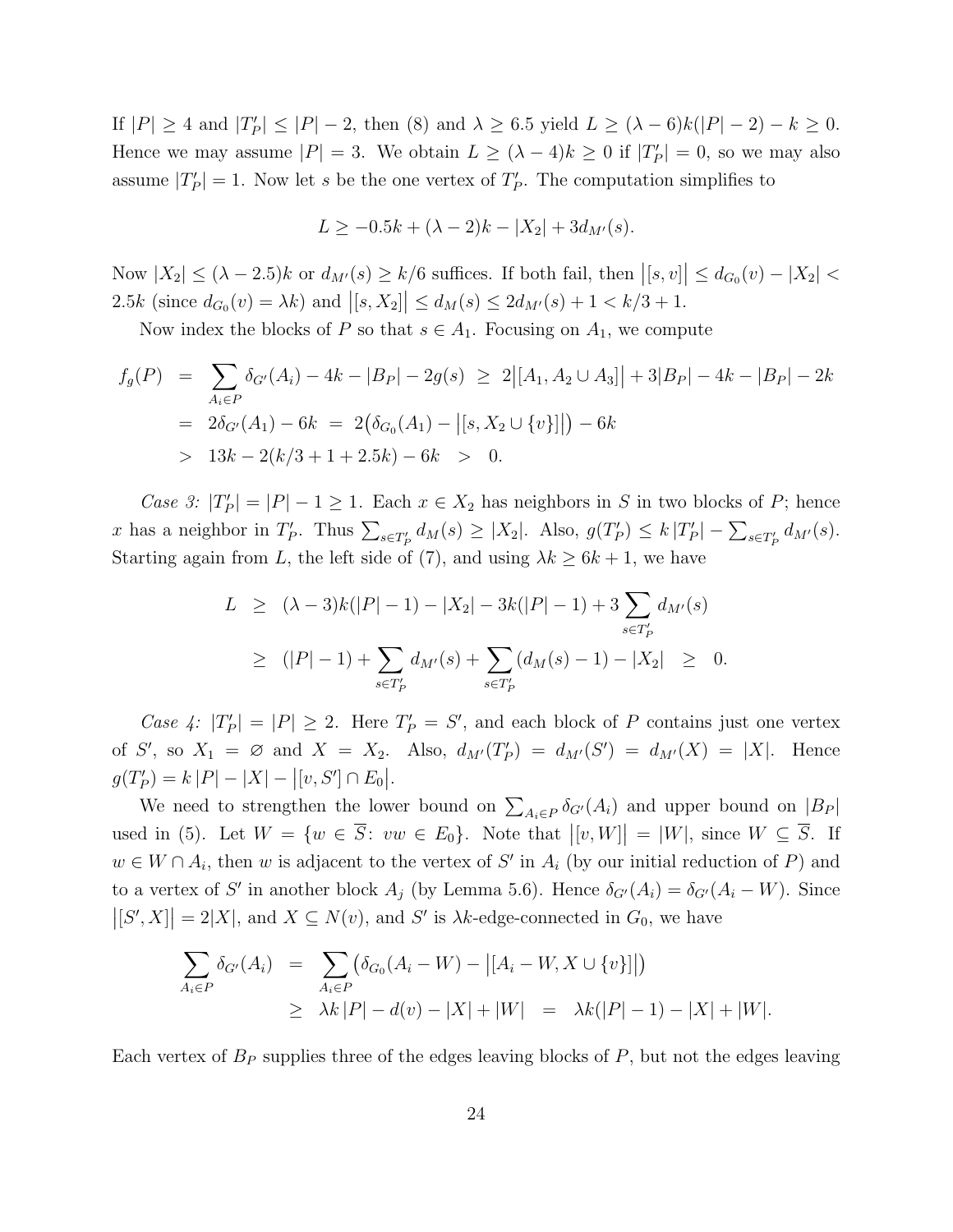blocks of P to or from vertices of W; hence  $3|B_P| \leq (\sum_{A_i \in P} \delta_{G'}(A_i)) - 2|W|$ . Now

$$
f_g(P) = \sum_{A_i \in P} \delta_{G'}(A_i) - |B_P| - 2k(|P| - 1) - 2g(T_P')
$$
  
\n
$$
\geq \frac{2}{3}(\lambda k(|P| - 1) - |X|) + \frac{4}{3}|W| - 2k(|P| - 1) - 2k|P| + 2|X| + 2|[v, S'] \cap E_0|
$$
  
\n
$$
= \left(\frac{2}{3}\lambda - 4\right)k(|P| - 1) + \frac{4}{3}|W| + 2|[v, S'] \cap E_0| + \frac{4}{3}|X| - 2k
$$
  
\n
$$
\geq \frac{1}{3}k(|P| - 1) + \frac{4}{3}k - 2k.
$$

In the last step, we used  $|W| + |[v, S'] \cap E_0| = |E_0| \ge k$ , along with  $\lambda \ge 6.5$  and  $|X| \ge 0$ . The final expression is nonnegative when  $|P| \geq 3$ .

This leaves the case  $|T'_P| = |P| = 2$ . As in Case 2,  $B_P = \emptyset$ , and we have

$$
f_g(P) = \sum_{A_i \in P} \delta_{G'}(A_i) - 2k - 2g(T_P')
$$
  
\n
$$
\geq \lambda k - |X| + |W| - 2k - 4k + 2|X| + 2|[v, S'] \cap E_0| > 0. \qquad \Box
$$

# 6 S-connector packing

To prove Theorem 1.6, we prove a theorem for S-connectors analogous to Theorem 5.1. Note that Theorem 6.1 immediately yields Theorem 1.6 in the way that Theorem 5.1 yields Theorem 1.5, by applying it to a graph obtained from the given graph by adding one vertex. The difference from Theorem 5.1 is that, because we seek connectors instead of trees in (3) and (4), the threshold we need in (2) is  $2k$  instead of k. This leads to the later computations needing  $\lambda \ge 10$  instead of  $\lambda \ge 6.5$ .

**Theorem 6.1.** *Fix*  $k \in \mathbb{N}$  *and*  $\lambda k \in \mathbb{N}$  *such that*  $\lambda \geq 10$ *. Consider*  $S \subseteq V(G)$  *and*  $v \in S$ *such that* S *is*  $\lambda k$ -edge-connected in G and  $d_G(v) = \lambda k$ . If  $E_0, \ldots, E_k$  *is a partition of*  $E(v)$ *such that*  $|E_0| \geq 2k$ *, then there exist edge-disjoint subgraphs*  $H_0, \ldots, H_k$  *such that*  $(1)$   $E_i \subseteq E(H_i)$ ; *(2)*  $d_{H_0}(s)$  ≥ 2k *for any*  $s \in S$ *;*  $(3)$  For  $i > 0$ ,  $H_i$  *is an S-connector; and* (4) For  $i > 0$ , deleting from the family of paths forming  $H_i$  the paths that use edges of  $E_i$ *leaves an*  $(S - v)$ *-connecting family.*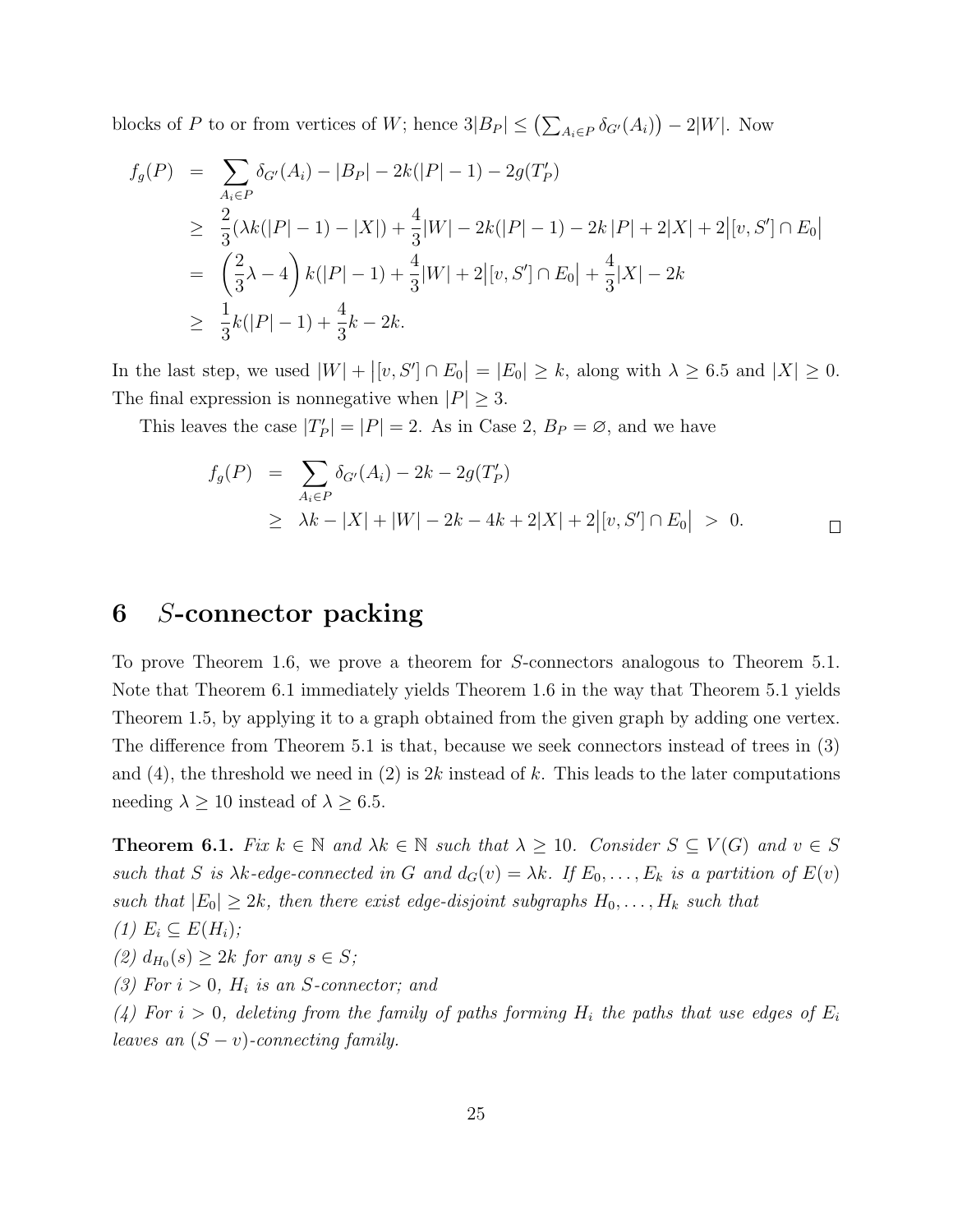The proof of Theorem 6.1 is similar to the proof of Theorem 5.1; we describe the differences without repeating the full argument.

As in Section 5, we consider a minimal counterexample  $G_0$ . The arguments of Lemmas 5.3 and 5.6 show that the non-terminal vertices in  $G_0$  form an independent set in which every vertex has degree 3, with three distinct neighbors in S. This time we do not choose special vertices  $u_1, \ldots, u_k$ . With  $S' = S - \{v\}$ ,  $N'_i = N_i - S'$ , and  $X = \bigcup_{i=1}^l N'_i$ , we let M be the maximal bipartite subgraph of  $G_0$  with partite sets X and S'. The argument of Lemma 5.8 yields the subgraph M' such that  $d_{M'}(x) = 1$  for  $x \in X$  and  $d_{M'}(s) \geq \lfloor d_M(s)/2 \rfloor$  for  $s \in S$ .

Again let  $G' = G_0 - v - X$ . This time we define a slightly different S'-parity function on G': there is no set U, and for  $u \in S'$  we replace k with  $2k$  in the definition.

$$
g(u) = \begin{cases} 0, & u \in N_0 - S';\\ 1, & u \in \overline{S} - N_{G_0}(v); \end{cases}
$$
(9)  

$$
\max\{2k - d_{M'}(u) - |E(u) \cap E_0|, 0\}, u \in S'.
$$

We reduce the problem to showing that G' has a  $(k, g)$ -family for S' and this g, by proving as in Lemma 5.10 that  $E_0, \ldots, E_k$  extend in  $G_0$  as specified in Theorem 6.1 when G' has a  $(k, g)$ -family with g as in (9). This time the reduction is easier, since we have no chosen vertices  $u_1, \ldots, u_k$  to complicate the construction.

**Lemma 6.2.** If the graph  $G'$  derived from  $G_0$  has a  $(k, g)$ -family for the  $S'$ -parity function g defined by (9), then  $E_0, \ldots, E_k$  extend in  $G_0$  as specified in Theorem 6.1.

*Proof.* Given a  $(k, g)$ -family in  $G'$ , let  $H'_1, \ldots, H'_k$  be the S'-connectors, and let  $P_1, \ldots, P_{g(V(G'))}$ be the oriented paths. Constructing  $H_i$  by augmenting  $E_i$  yields (1) in Theorem 6.1.

Let  $H_0$  be the spanning subgraph of G with edge set  $E_0 \cup E(M') \cup \bigcup_{j=1}^{g(V(G))} E(P_j)$ . For  $1 \leq i \leq k$ , let  $H_i$  be the spanning subgraph of G with edge set  $E_i \cup E(H'_i) \cup B_i$ , where  $B_i$  is the set of edges in  $E(M) - E(M')$  incident to  $N'_i$ .

For (3), note for  $1 \leq i \leq k$  that  $E_i \cup B_i$  is a nonempty set of paths that join v to vertices of  $S'$ . We do not require  $H_0$  to be an S-connector.

For (4), when we delete the paths formed by  $E_i \cup B_i$ , we return to  $H'_i$ , which is an S'-connector in G' and hence is an  $(S - \{v\})$ -connecting family in  $G - v$ .

For (2), we check that  $H_0$  gains enough edges at each vertex of S'. For  $s \in S'$ , in  $H'_0$  there are at least  $g(s)$  edges incident to s, provided explicitly by the paths in the  $(k, g)$ -family. Adding  $E_0 \cap E(s)$  and the edges of M' yields  $d_{H_0}(s) \ge g(s) + |E_0 \cap E(s)| + d_{M'}(s) \ge 2k$ . Also  $d_{H_0}(v) \geq 2k$ , since  $|E_0| \geq 2k$ .  $\Box$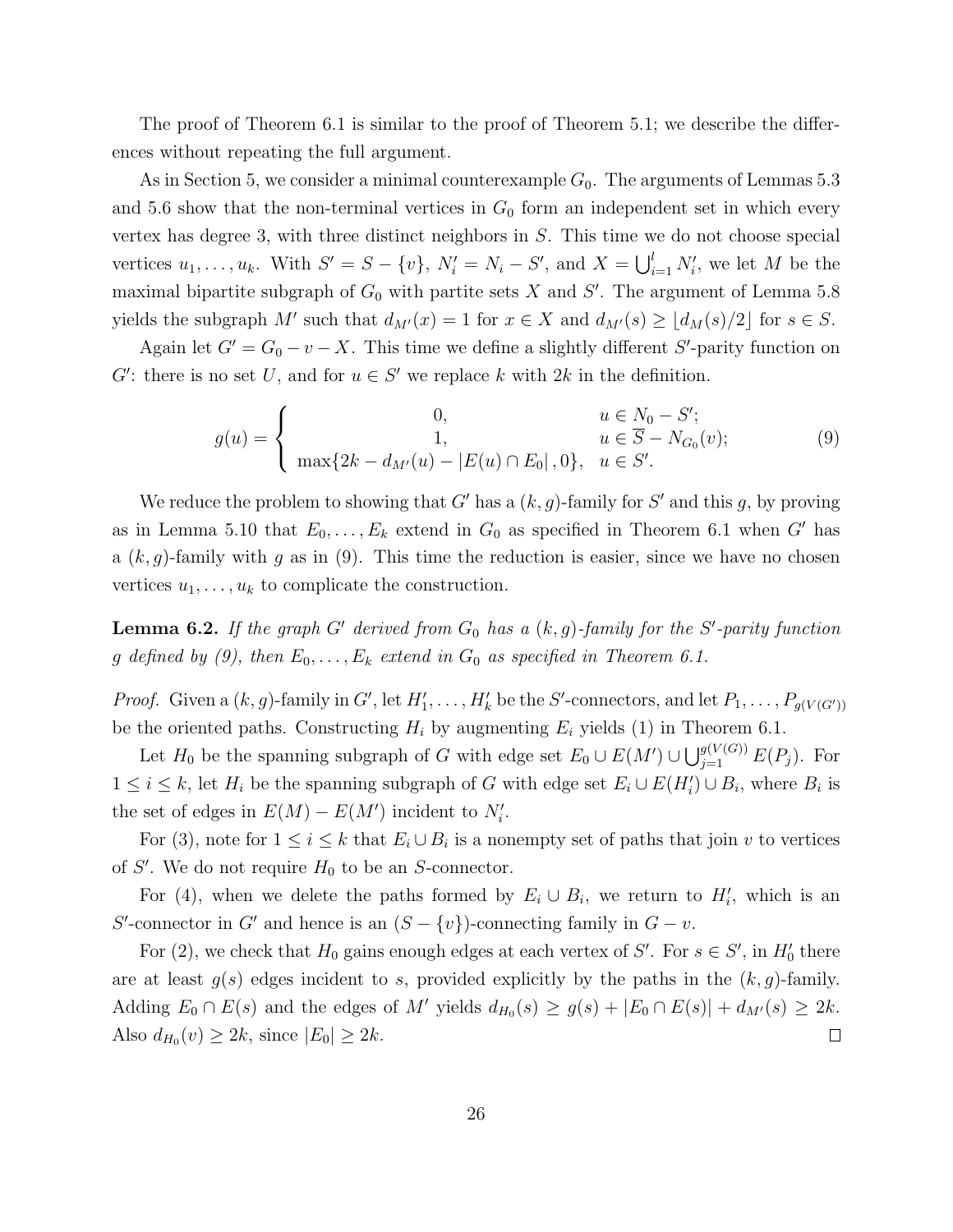Finally, we prove the analogue of Lemma 5.11.

**Lemma 6.3.** *Given*  $G_0$ , the derived graph  $G'$  has a  $(k, g)$ -family for the S'-parity function g *defined by (9).*

*Proof.* By Theorem 2.2, it suffices to prove that the SPC holds for G' and g. That is,  $f_g(P) \geq 0$  for each S'-partition of G', where

$$
f_g(P) = \sum_{A_i \in P} \delta(A_i) - 2k(|P| - 1) - g(B_P) - 2g(T_P).
$$

As in Lemma 5.11, we may assume that every vertex of  $\overline{S}$  has degree 3 in  $G_0$ , that every vertex outside  $S'$  in a block of P has a neighbor in that block, that every vertex in  $B<sub>P</sub>$  has neighbors in three different blocks of P, and that  $g(B_P) = |B_P|$ . Similarly, vertices of X have exactly two neighbors in  $S'$ . Again let  $X_2$  be the subset of X whose vertices having neighbors in distinct blocks of  $P$ . Arguing exactly as in Lemma 5.11 yields  $(5)$ ,  $(6)$ ,  $(7)$ ,  $(8)$ , except that now we use  $|[v, N_0]| = E_0 \ge 2k$  instead of  $|[v, N_0 \cup U]| \ge 2k$ , since there is no U and instead we increased the requirement on  $|E_0|$  to  $2k$ .

There remain only the computations in the Cases. Again let  $T'_P = \{s \in T_P : g(s) > 0\}.$ The computations for  $|P| = 1$  and Case 1  $(|T'_P| = |P| - 2 = 0)$  are unchanged.

*Case 2:*  $|T'_P| \leq |P| - 2$  *and*  $|P| \geq 3$ . Again let L be the left side of (7). Using (8) and  $\lambda \geq 10$  and  $g(T_P') \leq 2k|T_P'|$ ,

$$
L/k \ge (\lambda - 3)(|P| - 2) - 1 - 6|T'_P| \ge -1 + (|P| - 2) + 6(|P| - 2 - |T'_P|) \ge 0.
$$

*Case 3:*  $|T'_P| = |P|-1 \ge 1$ . With  $g(T'_P) \le 2k |T'_P| - \sum_{s \in T'_P} d_{M'}(s)$  and  $\lambda k \ge 10k \ge 9k+1$ , the computation becomes

$$
L \ge (\lambda - 3)k(|P| - 1) - |X_2| - 6k(|P| - 1) + 3 \sum_{s \in T_P'} d_{M'}(s)
$$
  
 
$$
\ge (|P| - 1) + \sum_{s \in T_P'} (d_{M'}(s) - 1) + \sum_{s \in T_P'} d_M(s) - |X_2| \ge 0.
$$

*Case 4:*  $|T'_P| = |P| \ge 2$ . As in Case 4 of Lemma 5.11, the computation starts with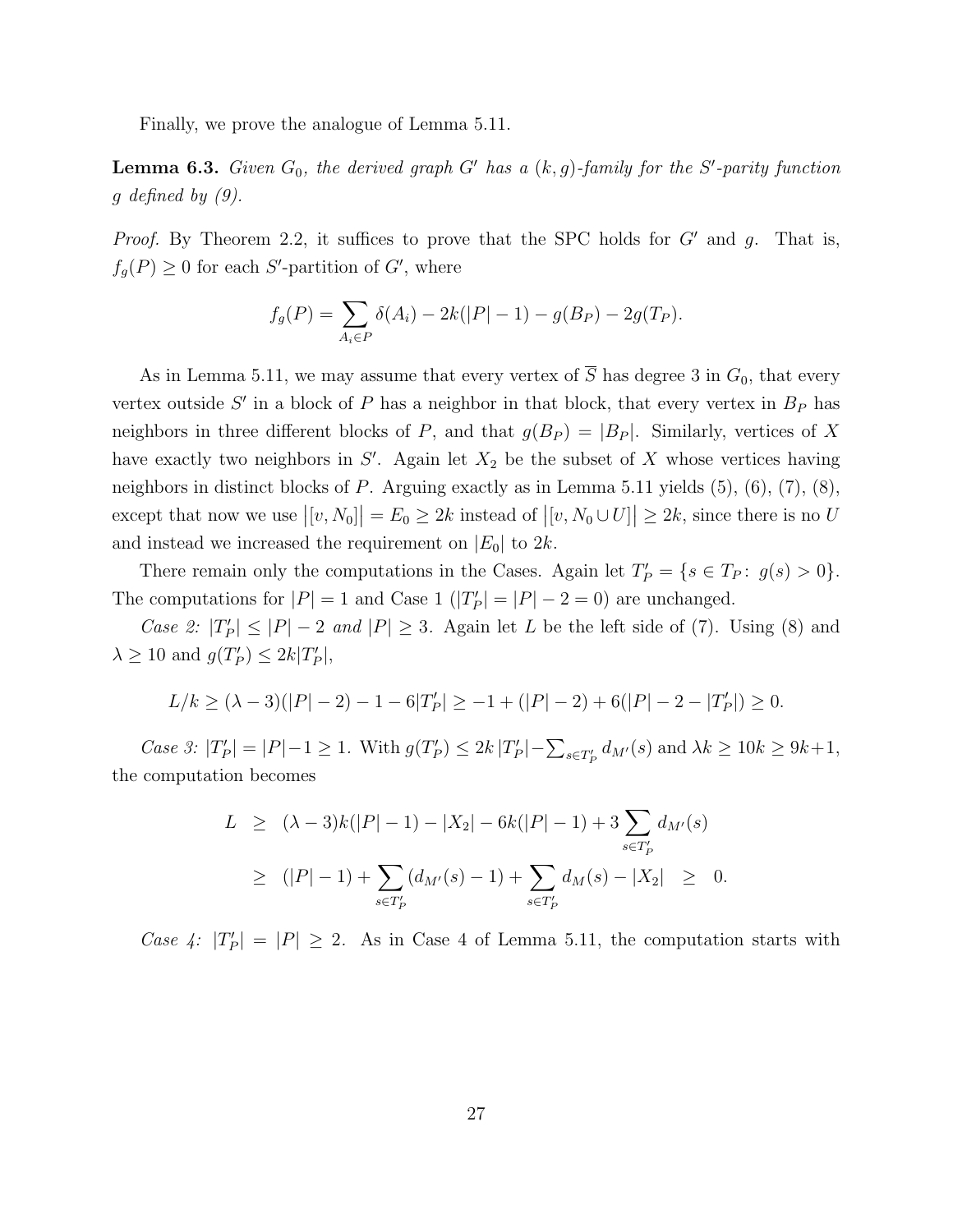$$
\sum_{A_i \in P} \delta_{G'}(A_i) \geq \lambda k(|P|-1) - |X| + |W| \text{ and } 3|B_P| \leq \left(\sum_{A_i \in P} \delta_{G'}(A_i)\right) - 2|W|. \text{ It ends with}
$$
\n
$$
f_g(P) = \sum_{A_i \in P} \delta_{G'}(A_i) - |B_P| - 2k(|P|-1) - 2g(T_P')
$$
\n
$$
\geq \frac{2}{3}(\lambda k(|P|-1) - |X|) + \frac{4}{3}|W| - 2k(|P|-1) - 4k|P| + 2|X| + 2|[v, S'] \cap E_0|
$$
\n
$$
= \left(\frac{2}{3}\lambda - 6\right)k(|P|-1) + \frac{4}{3}|W| + 2|[v, S'] \cap E_0| + \frac{4}{3}|X| - 4k
$$
\n
$$
\geq \frac{2}{3}k(|P|-1) + \frac{8}{3}k - 4k.
$$

In the last step, we used  $|W| + |[v, S'] \cap E_0| \ge |E_0| \ge 2k$ , along with  $\lambda \ge 10$  and  $|X| \ge 0$ . The final expression is nonnegative when  $|P| \geq 3$ .

This leaves the case  $|T'_P| = |P| = 2$ . As in Case 2,  $B_P = \emptyset$ , and  $\lambda \ge 10$  is enough to give

$$
f_g(P) = \sum_{A_i \in P} \delta_{G'}(A_i) - 2k - 2g(T'_P)
$$
  
\n
$$
\geq \lambda k - |X| + |W| - 2k - 8k + 2|X| + 2|[v, S'] \cap E_0| \geq 0.
$$

### Acknowledgment

We thank Chandra Chekuri and Lap Chi Lau for helpful discussions about this problem. We also thank one anonymous referee for a very thorough reading of the paper, which led to substantial improvement of the exposition, and another for catching an error in Definition 5.8.

# References

- [1] J. Edmonds, Matroid partition. *Mathematics of the Decision Sciences, Part I (Seminar, Stanford, Calif., 1967)* (1968), 335–345.
- $|2|$  A. Frank, T. Király, and M. Kriesell, On decomposing a hypergraph into k connected subhypergraphs, *Discrete Appl. Math.* 131 (2003), 373–383.
- [3] S. L. Hakimi, On the degrees of the vertices of a directed graph. *J. Franklin Inst.* 279 (1965), 290–308.
- [4] M. Kriesell, Edge-disjoint trees containing some given vertices in a graph. *J. Combin. Theory Ser. B* 88 (2003), 53–65.